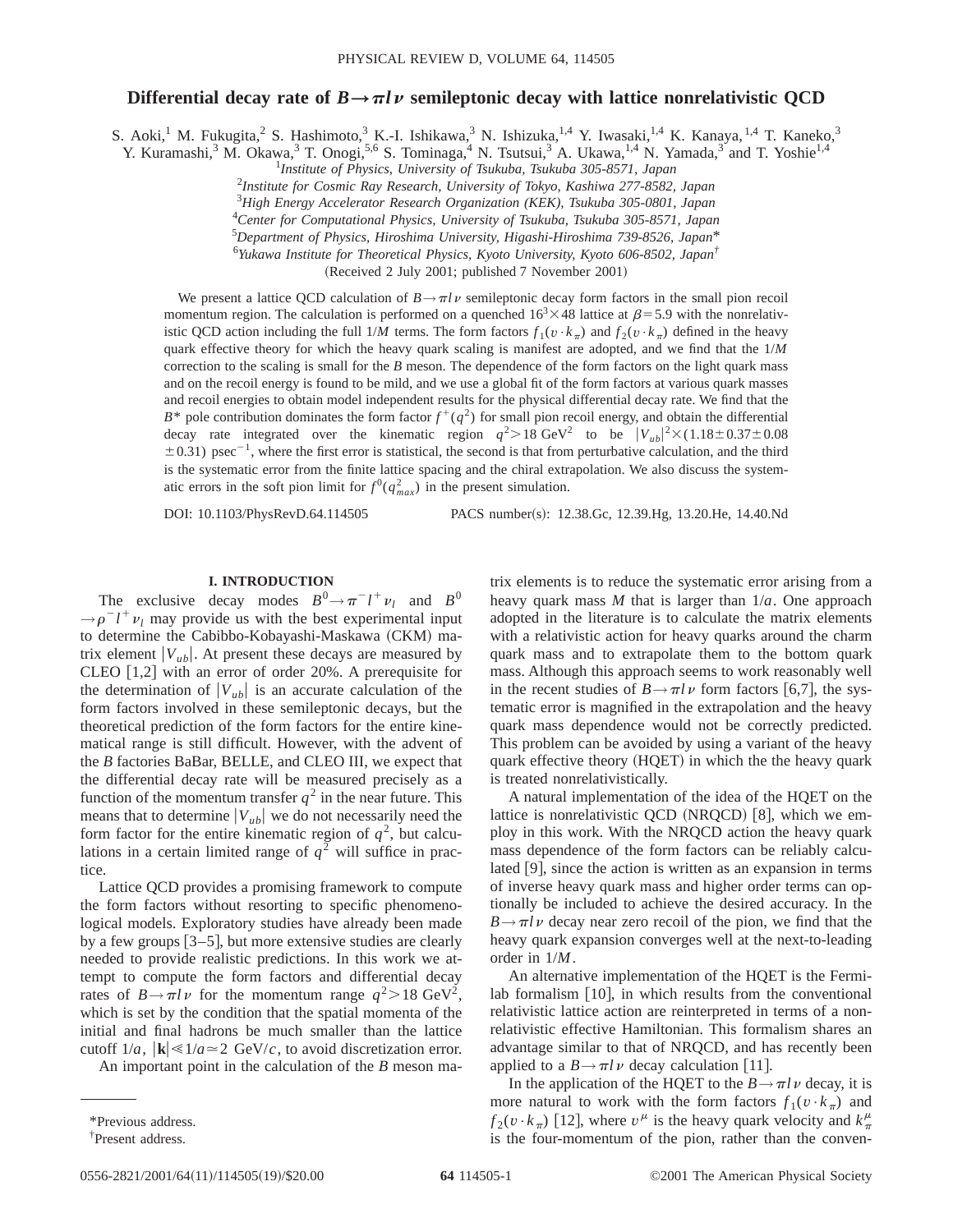tional  $f^+(q^2)$  and  $f^0(q^2)$ . This is because the argument *v*  $\cdot k_{\pi}$ , which is the energy of the pion in the *B* meson rest frame, is well defined in the limit of infinitely heavy quark mass, and the heavy quark scaling, i.e.,  $f_{1,2}(v \cdot k_{\pi}) \rightarrow$ const as  $M \rightarrow \infty$ , is manifest in the new set of form factors.

We calculate  $f_{1,2}(v \cdot k_\pi)$  using the NRQCD action on a quenched lattice of size  $16<sup>3</sup> \times 48$  at  $\beta = 5.9$  corresponding to  $1/a \approx 1.6$  GeV. The action we use includes the full terms of order 1/*M*. The *O*(*a*)-improved Wilson fermion action is used for the light quark. We prepare a large statistical sample, accumulating 2150 gauge configurations to reduce statistical noise which becomes large for states with finite momenta. This enables us to obtain good signals for the form factors for a finite spatial momentum of the pion.

This paper is organized as follows. In the next section we briefly review the definition of the HQET motivated form factors  $f_{1,2}(v \cdot k_{\pi})$  of Burdman *et al.* [12] and their relation to the conventional form factors. We summarize the definition of the NRQCD action in Sec. III, and discuss matching of the heavy-light vector current on the lattice with that in the continuum in Sec. IV. We describe our lattice calculation in Sec. V, and the results are presented in Sec. VI. Section VII is given to a comparison with other lattice calculations, and phenomenological implications are discussed in Sec. VIII. Our conclusions are presented in Sec. IX.

## **II. THE HQET FORM FACTORS FOR**  $B \rightarrow \pi l \nu$

The matrix element  $\langle \pi(k_{\pi})|\bar{q}\gamma_{\mu}b|B(p_{B})\rangle$  for the heavyto-light semileptonic decay  $B \rightarrow \pi l \nu$  is usually parametrized as

$$
\langle \pi(k_{\pi})|\bar{q}\gamma^{\mu}b|B(p_{B})\rangle = f^{+}(q^{2})\left[ (p_{B} + k_{\pi})^{\mu} - \frac{m_{B}^{2} - m_{\pi}^{2}}{q^{2}}q^{\mu} \right] + f^{0}(q^{2})\frac{m_{B}^{2} - m_{\pi}^{2}}{q^{2}}q^{\mu},
$$
\n(2.1)

with  $p_B$  and  $k_\pi$  the momenta of the initial and final pseudoscalar mesons and  $q = p_B - k_\pi$ . When the lepton mass is negligible, the momentum transfer  $q^2$  ranges from 0 to  $q_{max}^2$  $=(m_B-m_\pi)^2$ . From the kinematics

$$
E_{\pi} = v \cdot k_{\pi} = \frac{m_B^2 - m_{\pi}^2 - q^2}{2m_B},
$$
 (2.2)

where  $v = p_B/m_B$  is the four-velocity of the initial *B* meson, a low  $q<sup>2</sup>$  corresponds to a large recoil momentum of the pion, for which the lattice calculation is not easy. In the other limit  $q^2 \sim q_{max}^2$ , however, the energy of the pion  $E_{\pi}$  in the *B* meson rest frame is minimum, so that the spatial momenta of the initial and final hadrons are small compared to the lattice cutoff, and the lattice calculation will give a reliable answer.

In HQET, it is more natural to use  $v^{\mu}$  and  $k^{\mu}_{\pi}$  as independent four-vectors rather than  $p_B^{\mu}$  and  $k_{\pi}^{\mu}$ . Burdman *et al.* [12] defined the form factors  $f_1(v \cdot k_\pi)$  and  $f_2(v \cdot k_\pi)$  by

$$
\langle \pi(k_{\pi})|\bar{q}\gamma^{\mu}b|B(v)\rangle = 2\left|f_1(v\cdot k_{\pi})v^{\mu} + f_2(v\cdot k_{\pi})\frac{k_{\pi}^{\mu}}{v\cdot k_{\pi}}\right|,\tag{2.3}
$$

where the heavy meson field is normalized with the factor  $2v^0$  instead of the usual  $2p_B^0$ , so that  $\sqrt{m_B}|B(v)\rangle$  $=$  $|B(p_B)\rangle$ . The new form factors are functions of  $v \cdot k_{\pi}$  and defined over the range  $\left[m_{\pi}, (m_B^2 - m_{\pi}^2)/2m_B\right]$ . As seen from definition  $(2.3)$  there is no explicit dependence on the heavy meson mass. Therefore, heavy quark scaling as  $M \rightarrow \infty$  is manifest, namely,  $f_{1,2}(v \cdot k_\pi)$  become independent of *M* up to logarithms arising from the renormalization of the heavylight current. Finite *M* corrections are given as a power series in 1/*M*.

The relation between the two definitions of form factors is given by

$$
f^{+}(q^{2}) = \sqrt{m_{B}} \left\{ \frac{f_{2}(v \cdot k_{\pi})}{v \cdot k_{\pi}} + \frac{f_{1}(v \cdot k_{\pi})}{m_{B}} \right\},
$$
\n
$$
f^{0}(q^{2}) = \frac{2}{\sqrt{m_{B}}} \frac{m_{B}^{2}}{m_{B}^{2} - m_{\pi}^{2}} \left\{ \left[ f_{1}(v \cdot k_{\pi}) + f_{2}(v \cdot k_{\pi}) \right] - \frac{v \cdot k_{\pi}}{m_{B}} \left[ f_{1}(v \cdot k_{\pi}) + \frac{m_{\pi}^{2}}{(v \cdot k_{\pi})^{2}} f_{2}(v \cdot k_{\pi}) \right] \right\}.
$$
\n(2.5)

This indicates that  $f^+(q^2)$  and  $f^0(q^2)$  scale in the heavy quark limit as

$$
f^+(q^2) \sim \sqrt{m_B},\tag{2.6}
$$

$$
f^{0}(q^{2}) \sim \frac{1}{\sqrt{m_{B}}},
$$
\n(2.7)

if  $v \cdot k_\pi$  is kept fixed.

In the soft pion limit  $k_{\pi} \rightarrow 0$  and  $m_{\pi} \rightarrow 0$ , we obtain simpler relations:

$$
f^+(q^2) \approx \sqrt{m_B} \frac{f_2(v \cdot k_\pi)}{v \cdot k_\pi},\tag{2.8}
$$

$$
f^{0}(q^{2}) \approx \frac{2}{\sqrt{m_{B}}} [f_{1}(v \cdot k_{\pi}) + f_{2}(v \cdot k_{\pi})],
$$
 (2.9)

from Eqs.  $(2.4)$  and  $(2.5)$ . The soft pion theorem implies that the scalar form factor  $f^{0}(q^{2})$  and the *B* meson leptonic decay constant  $f_B$  are related as  $f^0(q_{max}^2) = f_B/f_{\pi}$ , which means

$$
f_1(0) + f_2(0) = \frac{f_B \sqrt{m_B}}{2f_\pi}.
$$
 (2.10)

The vector form factor  $f^+(q^2)$  may be evaluated using the heavy meson chiral Lagrangian approach (for a review, see Ref.  $[13]$ , for instance), in which the  $B^*$  pole contributes through a  $B^*B \pi$  coupling. It was shown by Burdman *et al.* that the following relation holds through  $O(1/m_B)$  [12]: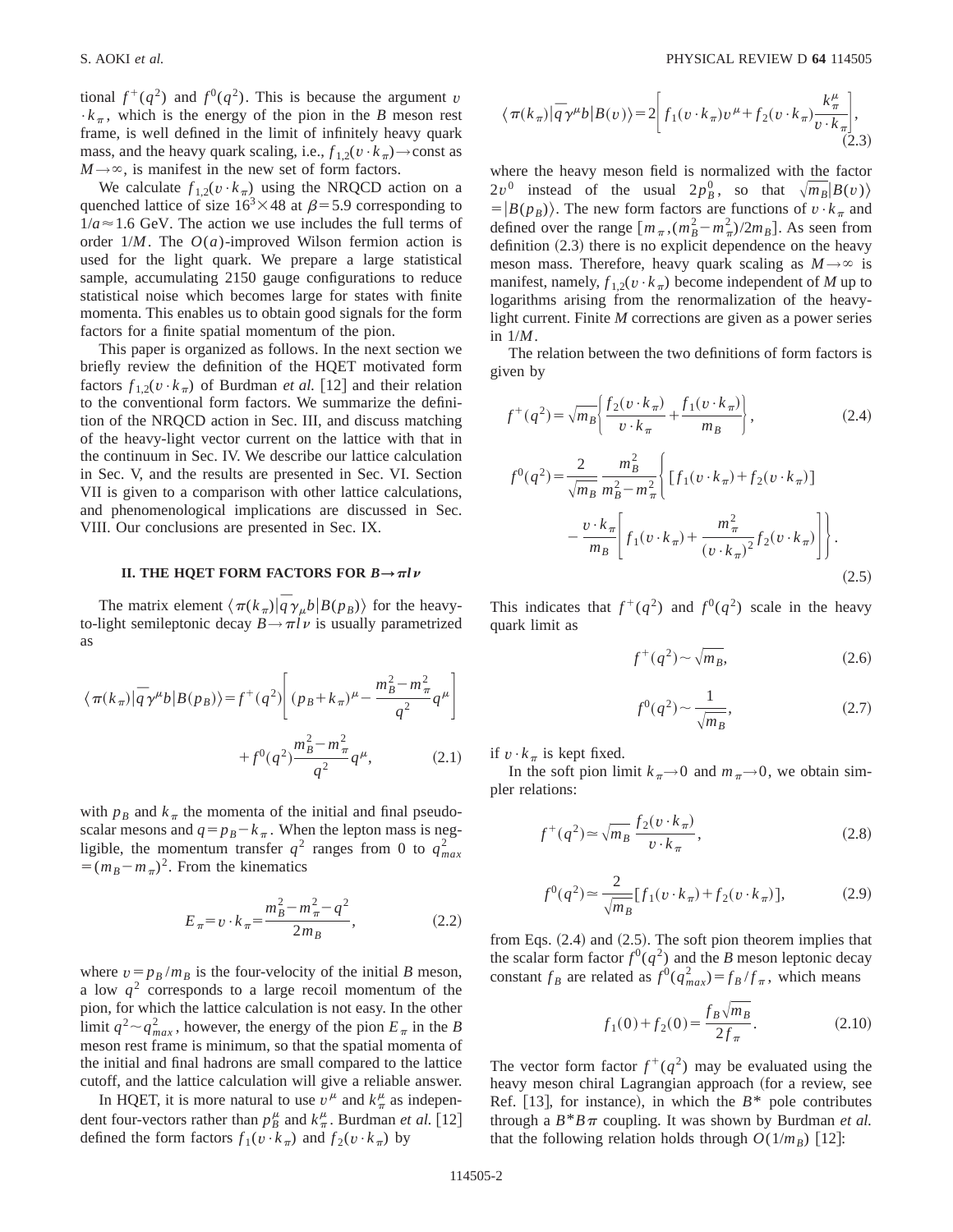$$
\lim_{v \to k_{\pi} \to 0} f_2(v \cdot k_{\pi}) = g \frac{f_{B^*} \sqrt{m_{B^*}}}{2f_{\pi}} \frac{v \cdot k_{\pi}}{v \cdot k_{\pi} + \Delta_B}, \quad (2.11)
$$

where the vector meson decay constant  $f_{B*}$  is defined by  $\langle 0|V^{\mu}|B^*(p)\rangle = i f_{B^*} m_{B^*} \epsilon^{\mu}(p)$ , and *g* denotes the  $B^*B\pi$ coupling. The *B*\* propagator gives a factor  $1/(v \cdot k_{\pi} + \Delta_B)$ , in which  $\Delta_B = m_{B*} - m_B$ . Since the hyperfine splitting  $\Delta_B$  $\approx$  46 MeV is much smaller than the "pion" mass, we consider in the lattice simulation that Eq.  $(2.11)$  depends little on  $v \cdot k_\pi$ . This behavior of  $f_2$  is actually found in our simulation. Equation  $(2.11)$  leads to the well-known vector meson dominance form for the form factor  $f^+(q^2)$ 

$$
\lim_{q^2 \to m_B^2} f^+(q^2) = \frac{f_{B^*}}{f_\pi} \frac{g}{1 - q^2/m_{B^*}^2},
$$
\n(2.12)

which is also reproduced in our calculation.

## **III. LATTICE NRQCD**

We use the NRQCD formalism defined on the lattice  $[8]$ to treat the heavy *b* quark without large discretization errors increasing as a power of *aM*. NRQCD is designed to approximate nonrelativistic motion of heavy quarks inside hadrons, and is expressed as a systematic expansion in some small parameter depending on the hadron considered. For a heavy-light meson system such as the *B* meson, the expansion parameter is given by  $\Lambda_{QCD}/M$ , with  $\Lambda_{QCD}$  the typical momentum scale of QCD  $\sim$  300–500 MeV. At the next-toleading order in  $\Lambda_{OCD}/M$ , the Lagrangian in the continuum Euclidean space-time is written as

$$
\mathcal{L}_{NRQCD}^{cont} = Q^{\dagger} \bigg[ D_0 + \frac{D^2}{2M} + g \frac{\boldsymbol{\sigma} \cdot \boldsymbol{B}}{2M} \bigg] Q \tag{3.1}
$$

for a heavy quark field *Q* represented by a two-component nonrelativistic spinor. The derivatives  $D_0$  and  $D$  are temporal and spatial covariant derivatives, respectively. The leading order term  $D_0$  represents a heavy quark as a static color source. The leading correction of order  $\Lambda_{QCD}/M$  comes from  $D^2/2M$ , which gives the nonrelativistic kinetic term of the heavy quark. Another contribution of order  $\Lambda_{QCD}/M$  is the spin-(chromo)magnetic interaction  $\sigma$ ·*B*/2*M*, where *B* denotes the chromomagnetic field strength. In the usual HQET approach, only the leading terms are present in the effective Lagrangian and corrections of order  $\Lambda_{QCD}/M$  are incorporated when one evaluates a matrix element  $\langle O \rangle$  of some operator  $O$  by including terms such as operator  $O$  by including terms such as  $\langle T\mathcal{O}\left[d^4x \,Q^{\dagger}(\mathbf{D}^2/2M)Q\right)$ . In contrast, in the NRQCD approach we include the correction terms in the Lagrangian  $(3.1)$  and evaluate the matrix elements with the heavy quark propagator including the effect of order  $\Lambda_{QCD}/M$ .

An important limitation of the NRQCD Lagrangian  $(3.1)$ is that the heavy quark expansion is made in the rest frame of a heavy quark. Since the expansion parameter is *p*/*M*, where *p* is a typical spatial momentum of the heavy quark, the Lagrangian is valid only in the region where the heavy quark does not have momentum greater than  $O(\Lambda_{\text{OCD}})$ . Therefore, in a study of the heavy-to-light decay, the momentum of the initial *B* meson must be small enough. Although it is possible to construct the action expanded around a finite heavy quark velocity, the heavy quark velocity is renormalized by a radiative correction since the lattice violates Lorentz symmetry  $[14,15]$ , which gives rise to an additional important systematic correction. We therefore do not use this strategy and consider the discretization of the Lagrangian  $(3.1)$ .

The lattice NRQCD action we use in this work is

$$
S_{NRQCD} = \sum_{x,y} Q^{\dagger}(x) [\delta_{x,y} - K_Q(x,y)]Q(y)
$$

$$
+ \sum_{x,y} \chi^{\dagger}(x) [\delta_{x,y} - K_X(x,y)]\chi(y). \quad (3.2)
$$

In addition to the nonrelativistic heavy quark field *Q*, we write the term for the antiparticle field  $\chi$  for completeness. The kernels to describe the time evolution of the heavy quark are given by

$$
K_Q(x,y) = \left[ \left( 1 - \frac{aH_0}{2n} \right)^n \left( 1 - \frac{a \delta H}{2} \right) \delta_4^{(-)} U_4^{\dagger} \left( 1 - \frac{a \delta H}{2} \right) \right] \times \left( 1 - \frac{aH_0}{2n} \right)^n \right] (x,y), \tag{3.3}
$$

$$
K_{\chi}(x,y) = \left[ \left( 1 - \frac{aH_0}{2n} \right)^n \left( 1 - \frac{a \delta H}{2} \right) \delta_4^{(+)} U_4 \left( 1 - \frac{a \delta H}{2} \right) \right]
$$

$$
\times \left( 1 - \frac{aH_0}{2n} \right)^n \left[ (x,y), \right]
$$
(3.4)

where *n* denotes a stabilization parameter introduced in order to remove the instability arising from unphysical momentum modes in the evolution equation [8]. The operator  $\delta_4^{(\pm)}$  is defined as  $\delta_4^{(\pm)}(x,y) \equiv \delta_{x_4 \pm 1, y_4} \delta_{x,y}$ , and  $H_0$  and  $\delta H$  are lattice Hamiltonians defined by

$$
H_0 \equiv -\frac{\Delta^{(2)}}{2aM_0},\tag{3.5}
$$

$$
\delta H \equiv -c_B \frac{g}{2aM_0} \boldsymbol{\sigma} \cdot \boldsymbol{B},\tag{3.6}
$$

where  $\Delta^{(2)} \equiv \sum_{i=1}^{3} \Delta^{(2)}_i$  is a Laplacian defined on the lattice through  $\Delta_i^{(2)}$ , the second symmetric covariant differentiation operator in the spatial direction  $i$ . In Eq.  $(3.6)$  the chromomagnetic field  $\boldsymbol{B}$  is the usual clover-leaf type lattice field strength [8]. In these definitions, the lattice operators  $\Delta_i^{(2)}$ and *B* are dimensionless, i.e., appropriate powers of *a* are understood. The space-time indices *x* and *y* are implicit in these expressions. The bare heavy quark mass  $M_0$  is distinguished from the renormalized one *M*.

The lattice action  $(3.2)$  describes continuum NRQCD  $(3.1)$  in the limit of vanishing lattice spacing  $a$  at the tree level. In the presence of radiative correction, however, power divergence of the form  $\alpha_s^n/(aM_0)^m$  with positive integers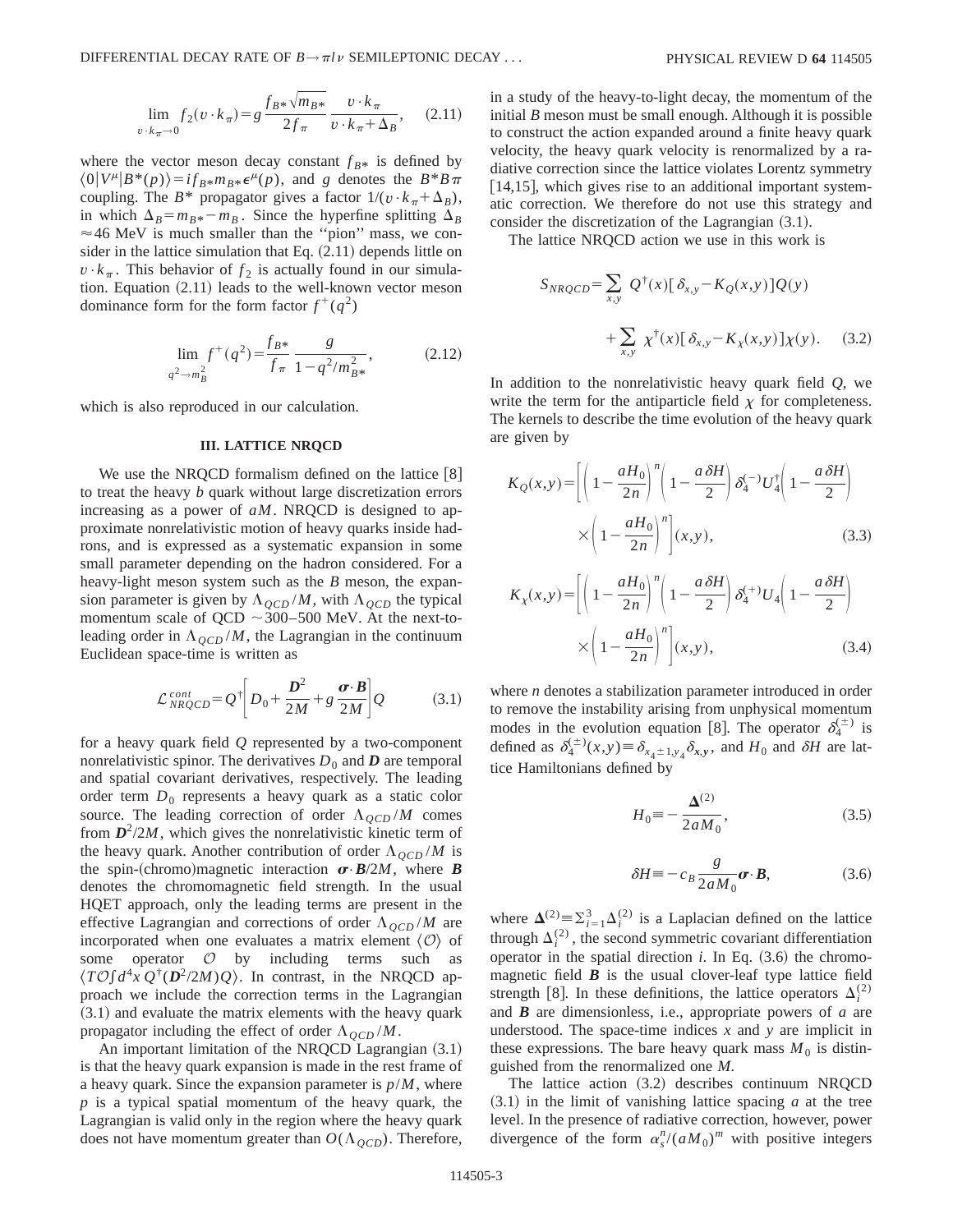*n*,*m* can appear. This is due to the fact that NRQCD is not renormalizable, and the action should be considered as an effective theory valid for small  $1/(aM_0)$ . This means that the parameters in the lattice action  $(3.2)$  should be tuned to reproduce the same low energy amplitude as the continuum QCD up to some higher order corrections. One may use perturbation theory to achieve this tuning. For example, a oneloop calculation of the energy shift and mass renormalization was carried out for lattice NRQCD by Davies and Thacker [16] and by Morningstar [17] some time ago, and then by ourselves  $[18–20]$  for the above particular form of the  $NRQCD$  action.<sup>1</sup> To improve the perturbative expansion we utilize the tadpole improvement procedure where all the gauge links in the action  $(3.2)$  are divided by its mean field value  $u_0$  determined from the plaquette expectation value as  $u_0 = (\langle \text{Tr} U_P \rangle /3)^{1/4}$ . This tadpole improvement will give rise to  $O(g^2)$  counterterms in the Feynman rules. The one-loop tuning of the coupling constant  $c_B$  in front of the spin- $(chromo)$  magnetic interaction term  $(3.6)$  has not yet been performed. We therefore use the tree level value  $c_B=1$  after making the tadpole improvement.

The relativistic four-component Dirac spinor field *h* is related to the two-component nonrelativistic field  $Q$  and  $\chi$  appearing in the NRQCD action  $(3.2)$  via the Foldy-Wouthuysen-Tani (FWT) transformation

$$
h = \left(1 - \frac{\gamma \cdot \nabla}{2aM_0}\right) \left(\frac{Q}{\chi^{\dagger}}\right),\tag{3.7}
$$

where  $\nabla$  is a symmetric covariant differentiation operator in a spatial direction.

## **IV. MATCHING OF THE HEAVY-LIGHT CURRENT**

Since we use the lattice NRQCD action of the previous section, the continuum heavy-light vector current  $\overline{q} \gamma_{\mu} b$  in Eq.  $(2.1)$  must be written in terms of the corresponding operator constructed with the lattice NRQCD heavy quark field *h*. This matching of the continuum and lattice operators has been calculated using the one-loop perturbation theory by Morningstar and Shigemitsu  $[21,22]$ . In this section we summarize their results and specify our notations.

In the one-loop matching of the continuum operator to the lattice operators, we have to consider dimension-4 operators in addition to the leading dimension-3 operator  $\overline{q} \gamma_{\mu} h$ , in order to remove the error of order  $\alpha_s \Lambda_{QCD} / M$  and  $\alpha_s a \Lambda_{QCD}$ . The former is the radiative correction to the FWT transformation  $(3.7)$  and the latter appears in the  $O(a)$  improvement of the lattice discretized operator. Thus the following operators are involved in the calculation:

$$
V_4^{(0)} = \bar{q} \gamma_4 h, \tag{4.1}
$$

TABLE I. Renormalization constants for  $V_4$ .

| $aM_0$ | n | $\rho_{V_A}^{(0)}$ | $\rho_{V_A}^{(1)}$ | $\rho_{V_4}^{(2)}$ |
|--------|---|--------------------|--------------------|--------------------|
| 10.0   | 2 | $-0.562$           | $-0.572$           | $-0.421$           |
| 5.0    | 2 | $-0.554$           | $-0.571$           | 0.205              |
| 3.0    | 2 | $-0.540$           | $-0.582$           | 0.446              |
| 2.1    | 3 | $-0.529$           | $-0.604$           | 0.559              |
| 1.3    | 3 | $-0.509$           | $-0.629$           | 0.657              |

$$
V_4^{(1)} = -\frac{1}{2aM_0}\overline{q}\gamma_4\gamma \cdot \nabla h,\qquad(4.2)
$$

$$
V_4^{(2)} = -\frac{1}{2aM_0}\overline{q}\gamma\overline{\mathbf{\nabla}}\cdot h,\tag{4.3}
$$

$$
V_k^{(0)} = \overline{q} \gamma_k h,\tag{4.4}
$$

$$
V_k^{(1)} = -\frac{1}{2aM_0}\overline{q}\gamma_k\gamma \cdot \nabla h,\tag{4.5}
$$

$$
V_k^{(2)} = -\frac{1}{2aM_0}\bar{q}\gamma \cdot \tilde{\nabla}, \gamma_4 \gamma_k h,
$$
\n(4.6)

$$
V_k^{(3)} = -\frac{1}{2aM_0}\bar{q}\gamma_4 \nabla_k h,\tag{4.7}
$$

$$
V_k^{(4)} = \frac{1}{2aM_0} \overline{q} \,\overline{\nabla}_k \,\gamma_4 h. \tag{4.8}
$$

The heavy quark field *h* is obtained from the two-component field  $Q$  through the FWT transformation  $(3.7)$ .<sup>2</sup> For the light quark *q* we employ the  $O(a)$ -improved Wilson fermion [23].

The one-loop matching is given by

$$
V_4^{cont} = \left(1 + \alpha_s \left[ \frac{1}{\pi} \ln(aM_0) + \rho_{V_4}^{(0)} \right] \right) V_4^{(0)} + \alpha_s \rho_{V_4}^{(1)} V_4^{(1)} + \alpha_s \rho_{V_4}^{(2)} V_4^{(2)},
$$
\n(4.9)

$$
V_k^{cont} = \left(1 + \alpha_s \left[\frac{1}{\pi} \ln(aM_0) + \rho_{V_k}^{(0)}\right]\right) V_k^{(0)} + \alpha_s \rho_{V_k}^{(1)} V_k^{(1)}
$$

$$
+ \alpha_s \left[\frac{4}{\pi} \ln(aM_0) + \rho_{V_k}^{(2)}\right] V_k^{(2)} + \alpha_s \rho_{V_k}^{(3)} V_k^{(3)}
$$

$$
+ \alpha_s \left[-\frac{4}{3\pi} \ln(aM_0) + \rho_{V_k}^{(4)}\right] V_k^{(4)}, \qquad (4.10)
$$

and the numerical coefficients  $\rho_{V_4}^{(i)}$  and  $\rho_{V_4}^{(k)}$  are summarized in Tables I and II for several values of  $aM_0$ .

<sup>&</sup>lt;sup>1</sup>We note that the evolution kernels  $(3.3)$  and  $(3.4)$  are slightly different from the definition used, for example, in  $[17]$ , where the  $(1-aH_0/2n)^n$  terms appear inside the  $(1-a\delta H/2)$  terms.

 $2$ In the definition used in [22] the heavy quark field before the FWT transformation  $(Q \ 0)^T$  appears in the definition of operators. Matching coefficients for  $V_4^{(1)}$  and  $V_k^{(1)}$  must be converted when we use the above definition.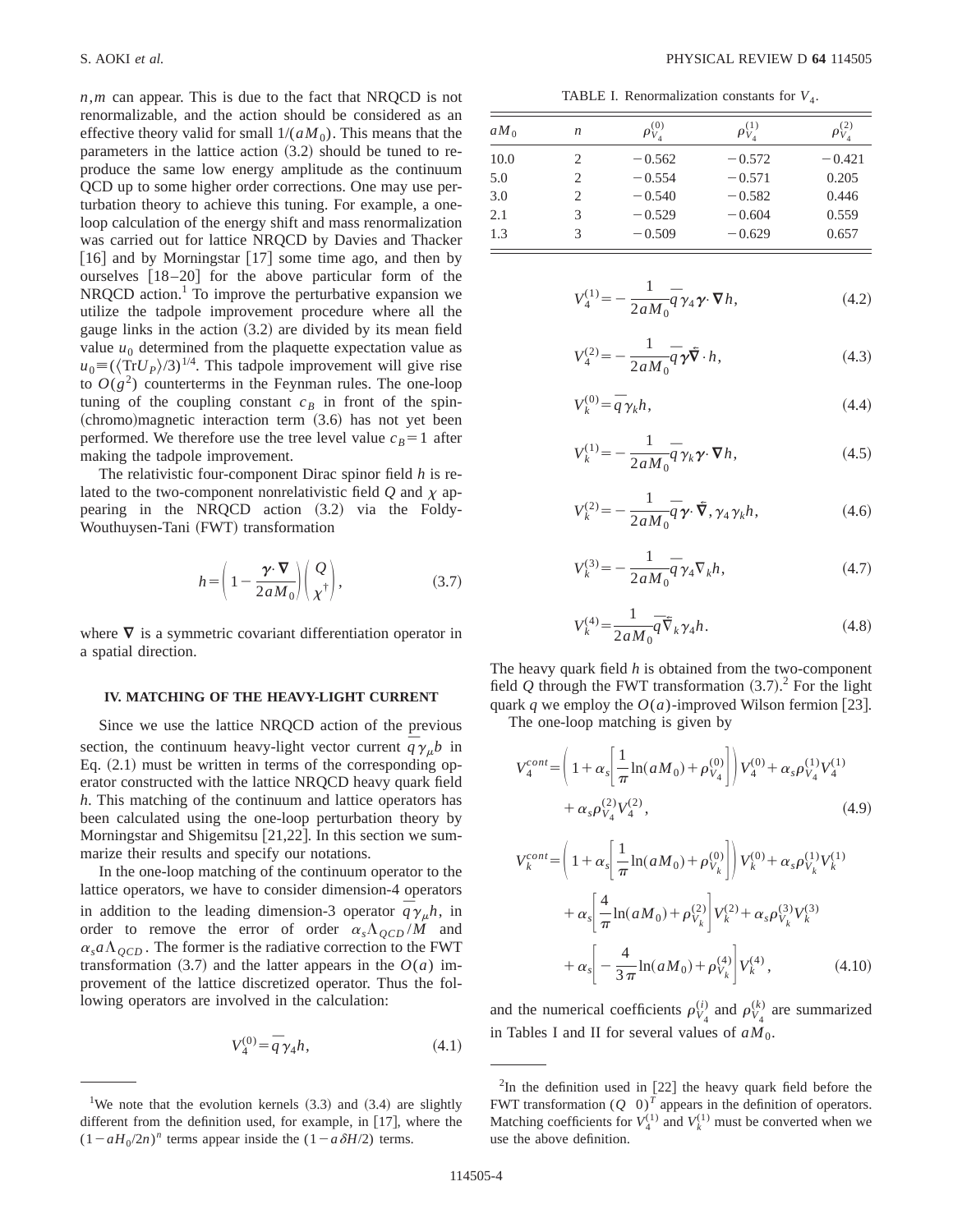TABLE II. Renormalization constants for  $V_k$ .

| $aM_0$ | $\boldsymbol{n}$ | $\rho_{V_L}^{(0)}$ | $\rho_{V_L}^{(1)}$ | $\rho_{V_L}^{(2)}$ | $\rho_{V_L}^{(3)}$ | $\rho_{V_L}^{(4)}$ |
|--------|------------------|--------------------|--------------------|--------------------|--------------------|--------------------|
| 10.0   |                  | $-1.250$           | 0.366              | 13.705             | 0.983              | 1.047              |
| 5.0    | 2                | $-1.087$           | 0.232              | 4.678              | 0.881              | 0.977              |
| 3.0    |                  | $-0.915$           | 0.091              | 1.605              | 0.774              | 0.893              |
| 2.1    | 3                | $-0.772$           | $-0.049$           | 0.594              | 0.690              | 0.812              |
| 1.3    | 3                | $-0.546$           | $-0.235$           | 0.188              | 0.587              | 0.668              |

As we mentioned earlier, the NRQCD action employed in this work is slightly different from that of Morningstar and Shigemitsu [22]. We have therefore independently calculated the wave function renormalization and the vertex correction for the temporal component  $V_4$ , and found that the difference of the finite constants  $\rho$ 's between the two actions is small, e.g.,  $\sim$  4–9 % for the vertex correction. Therefore, for the spatial vector current, for which the one-loop calculation with our action is missing, we adopt the coefficients of  $[22]$ assuming that the error is negligible. In Table I the results of our calculation for  $\rho_{V_4}^{(i)}$  are listed, while the results for  $\rho_{V_k}^{(i)}$  in [22] are interpolated in  $aM_0$  and given in Table II for our parameter values.

## **V. LATTICE CALCULATION**

## **A. Lattice setup**

Our quenched lattice calculation is carried out on a  $16<sup>3</sup>$  $\times$ 48 lattice at  $\beta$ =5.9 with the standard plaquette action for gluons. The inverse lattice spacing 1/*a* determined from the string tension is  $a^{-1} = 1.64$  GeV. The scaling violation has been found to be small for our choice of the heavy and light quark actions over  $1/a \approx 1 - 2.5$  GeV in the heavy-light decay constant  $[19]$ .

The parameters we choose for the heavy and light quarks are a subset of those simulated in  $[19]$ . We take four values of the bare mass  $aM_0$ , 1.3, 2.1, 3.0, and 5.0, for the heavy quark, over a range of the physical heavy quark mass between 2 and 8 GeV. The stabilization parameter *n* is set to 3  $({\text{for } aM_0=1.3 \text{ and } 2.1})$  or 2  $({\text{for } aM_0=3.0 \text{ and } 5.0})$  so as to satisfy the stability condition  $n > 3/(aM_0)$ . We use the  $O(a)$ -improved Wilson action for the light quark with the clover coefficient  $c_{sw}$ =1.580, which is evaluated at one loop with the tadpole improvement. Four values 0.136 30, 0.137 11, 0.137 69, and 0.138 16 are chosen for the hopping parameters in our simulation, where the critical value  $\kappa_c$  is 0.139 01.

We accumulate 2150 quenched configurations to reduce the statistical error for matrix elements with finite spatial momenta. Each configuration is separated by 1000 pseudoheat-bath sweeps after 10 000 sweeps for thermalization and fixed to the Coulomb gauge. As we will see, even with this large number of statistics, signals for the heaviest heavy quark or lightest light quark are not clean enough to extract the ground state.

TABLE III. Smearing parameters for the heavy-light meson.

| $aM_0$ | $a_h$ | $b_h$ |
|--------|-------|-------|
| 10.0   | 0.16  | 1.50  |
| 5.0    | 0.28  | 1.12  |
| 3.0    | 0.29  | 1.07  |
| 2.1    | 0.30  | 1.06  |
| 1.3    | 0.31  | 1.06  |

## **B. Correlators**

The form factors are extracted from measurements of three-point correlators

$$
C^{\pi^S V^{(i)}_\mu B^S}(t_\pi, t, t_B; \mathbf{q}, \mathbf{p}_B) = \sum_{x, y} e^{-i\mathbf{q} \cdot \mathbf{x}} e^{i\mathbf{p}_B \cdot \mathbf{y}} \langle \mathcal{O}^S_\pi(t_\pi, \mathbf{0}) \rangle
$$

$$
\times V^{(i)}_\mu(t, x) \mathcal{O}^{S^+}_B(t_B, y) \rangle \qquad (5.1)
$$

of the vector currents  $(4.1)–(4.8)$  with the initial *B* meson and daughter pion interpolating fields  $\mathcal{O}_{B}^{S}$  and  $\mathcal{O}_{\pi}^{S}$ , respectively. The interpolating fields are defined by

$$
\mathcal{O}_{\pi}^{L}(t,\mathbf{x}) = \overline{q}(t,\mathbf{x})\,\gamma_{5}q(t,\mathbf{x}),\tag{5.2}
$$

$$
\mathcal{O}_{\pi}^{S}(t,\mathbf{x}) = \left[ \sum_{r} \phi_{l}(|r|) \overline{q}(t,\mathbf{x}+r) \right] \times \gamma_{S} \left[ \sum_{r'} \phi_{l}(|r'|) q(t,\mathbf{x}+r') \right], \qquad (5.3)
$$

$$
\mathcal{O}_B^L(t, \mathbf{x}) = \overline{q}(t, \mathbf{x}) \gamma_5 h(t, \mathbf{x}),\tag{5.4}
$$

$$
\mathcal{O}_B^S(t, \mathbf{x}) = \overline{q}(t, \mathbf{x}) \gamma_5 \left[ \sum_r \phi_h(|\mathbf{r}|) h(t, \mathbf{x} + \mathbf{r}) \right], \qquad (5.5)
$$

where the operators with superscript *L* represent a local field, while the smeared operators defined on the Coulomb gauge fixed configurations are labeled with *S*. The smearing functions  $\phi_l(r)$  and  $\phi_h(r)$  are parametrized by  $\phi_l(r)$  $= \exp(-a_l r^{b_l})$  and  $\phi_h(r) = \exp(-a_h r^{b_h})$ , with the parameters  $a_{1h}$  and  $b_{1h}$  determined from a measurement of light-light and heavy-light meson wave functions  $[19]$ . The wave function of the light-light meson  $\phi_l(r)$  is almost independent of the light quark mass, and we use  $(a_l, b_l) = (0.27, 1.13)$ . The wave function describing the spread of heavy-light meson  $\phi_h(r)$ , on the other hand, depends significantly on the heavy quark mass, i.e.,  $b_h$  becomes larger as the heavy quark mass increases. The numerical values of  $(a_h, b_h)$  are given in Table III.

The  $\pi$  meson interpolating field  $\mathcal{O}_{\pi}^{S}$  is fixed at the time slice  $t=24$ . The light quark propagators are solved for a smeared source at  $t<sub>\pi</sub>$ , and the source method is used at the time slice  $t_B=0$  to obtain the heavy propagator with momentum insertion  $p_B$ . The heavy-light current with momentum insertion  $-q$  is then constructed at *t*, which is in a region  $t_B < t < t_\pi$ , with the daughter light antiquark propagating back from  $t_{\pi}$  and a heavy quark evolving from  $t_B$ . With this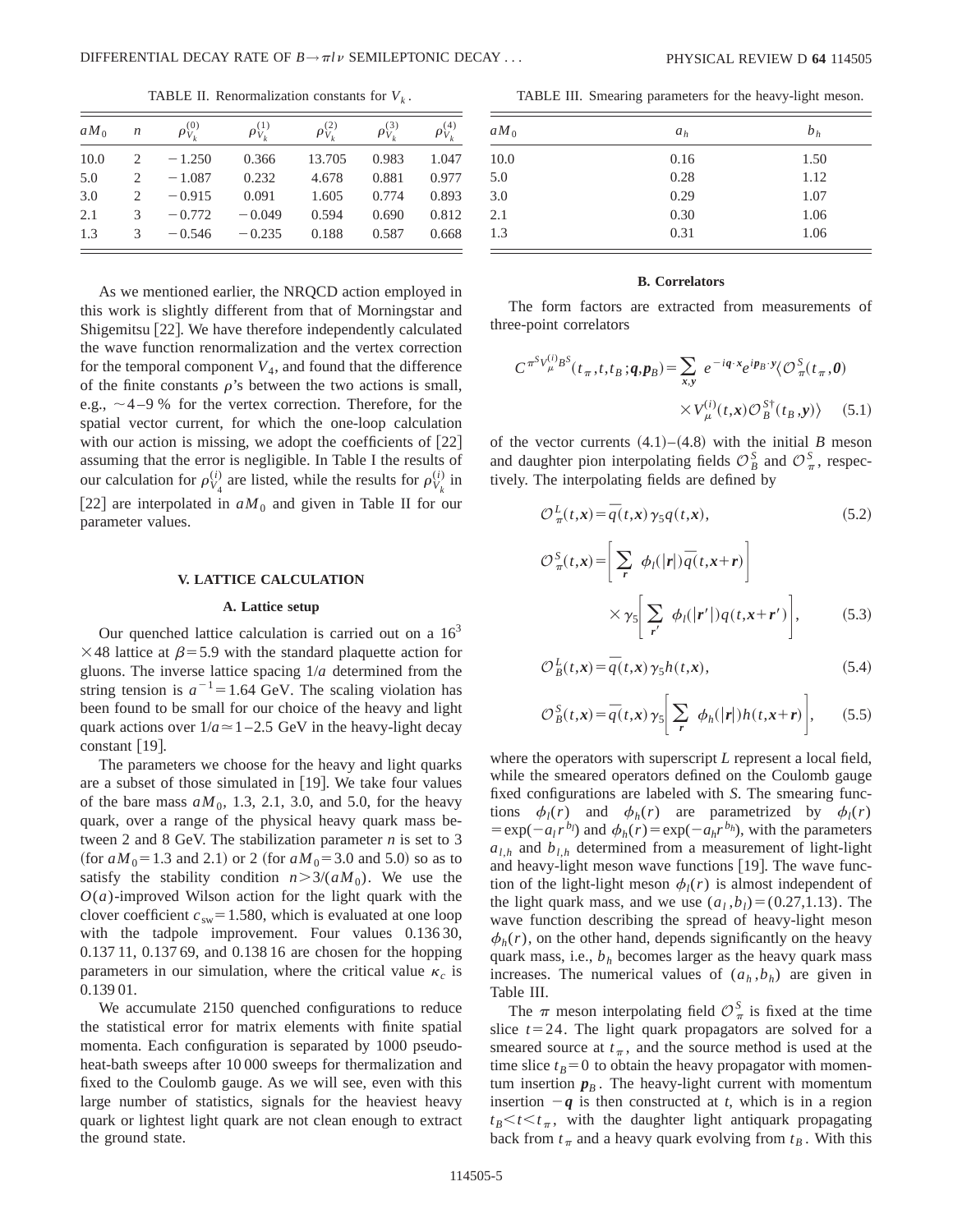TABLE IV. List of momenta for which the three-point correlator is measured. Three-momentum is given in units of  $2\pi/La$ . The label "id." will be used in the tables of numerical results.

| id.       | $p_B$   | $k_{\pi}$    | q       |
|-----------|---------|--------------|---------|
| p000.q000 | (0,0,0) | (0,0,0)      | (0,0,0) |
| p100.q100 | (1,0,0) | (0,0,0)      | (1,0,0) |
| p100.q000 | (1,0,0) | (1,0,0)      | (0,0,0) |
| p100.q110 | (1,0,0) | $(0, -1, 0)$ | (1,1,0) |
| p000.q100 | (0,0,0) | $(-1,0,0)$   | (1,0,0) |
| p100.q200 | (1,0,0) | $(-1,0,0)$   | (2,0,0) |

combination of momenta, the initial *B* meson has momentum  $p_B$  and the final pion travels with momentum  $k_{\pi} = p_B - q$ , since the fixed source at  $t_B$  emits a heavy-light meson with any momentum. The momentum combinations measured in our simulation are summarized in Table IV. Since the statistical noise grows exponentially as  $\exp\{[E(p^2)-E(0)]t\}$  for the finite momentum state with energy  $E(p^2)$ , the spatial momentum one can measure with a reasonable signal is rather limited. In fact, even in our high statistics data, the maximum momentum we could take is  $(1,0,0)$  in units of  $2\pi/La$  as we shall discuss in the following sections.

The three-point function  $(5.1)$  is dominated by the ground state contribution for large enough separation of operators  $t_B \ll t \ll t_\pi$ :

$$
C^{\pi^S V_{\mu}^{(i)} B^S}(t_{\pi}, t, t_B; \boldsymbol{q}, \boldsymbol{p}_B) \rightarrow \frac{Z_{\pi}^S(\boldsymbol{k}_{\pi})}{2E_{\pi}(\boldsymbol{k}_{\pi})} \frac{Z_B^S(\boldsymbol{p}_B)}{2E_B(\boldsymbol{p}_B)}
$$

$$
\times \langle \pi(k_{\pi}) | V_{\mu}^{(i)} | B(p_B) \rangle
$$

$$
\times \exp[-E_{\pi}(\boldsymbol{k}_{\pi})(t - t_{\pi})
$$

$$
-E_{\text{bind}}(\boldsymbol{p}_B)(t_B - t)]. \quad (5.6)
$$

The overlap amplitudes  $Z_{\pi}^{S}(\boldsymbol{k}_{\pi})$  and  $Z_{B}^{S}(\boldsymbol{p}_{B})$  of the interpolating operators with the corresponding ground state are evaluated from the two-point correlators defined by

$$
C^{\pi^S \pi^S}(t_\pi, t; \mathbf{k}_\pi) = \sum_{\mathbf{x}} e^{i\mathbf{k}_\pi \cdot \mathbf{x}} \langle \mathcal{O}^S_\pi(t_\pi, \mathbf{0}) \mathcal{O}^{S\dagger}_\pi(t, \mathbf{x}) \rangle
$$

$$
\rightarrow \frac{Z^S_\pi(\mathbf{k}_\pi)^2}{2E_\pi(\mathbf{k}_\pi)} e^{-E_\pi(\mathbf{k}_\pi)(t_\pi - t)}, \tag{5.7}
$$

$$
C^{\pi^S \pi^L}(t_\pi, t; \mathbf{k}_\pi) = \sum_{\mathbf{x}} e^{i\mathbf{k}_\pi \cdot \mathbf{x}} \langle \mathcal{O}^S_\pi(t_\pi, \mathbf{0}) \mathcal{O}^L_\pi(t, \mathbf{x}) \rangle
$$

$$
\rightarrow \frac{Z^S_\pi(\mathbf{k}_\pi) Z^L_\pi(\mathbf{k}_\pi)}{2E_\pi(\mathbf{k}_\pi)} e^{-E_\pi(\mathbf{k}_\pi)(t_\pi - t)}, \quad (5.8)
$$

$$
C^{B^{S}B^{S}}(t, t_{B}; \boldsymbol{p}_{B}) = \sum_{x} e^{-ip_{B} \cdot x} \langle \mathcal{O}_{B}^{S}(t, x) \mathcal{O}_{B}^{S\dagger}(t_{B}, \boldsymbol{\theta}) \rangle
$$

$$
\rightarrow \frac{Z_{B}^{S}(\boldsymbol{p}_{B})^{2}}{2E_{B}(\boldsymbol{p}_{B})} e^{-E_{\text{bind}}(\boldsymbol{p}_{B})(t-t_{B})}, \qquad (5.9)
$$

$$
C^{B^{L}B^{S}}(t, t_{B}; \boldsymbol{p}_{B}) = \sum_{x} e^{-ip_{B} \cdot x} \langle \mathcal{O}_{B}^{L}(t, x) \mathcal{O}_{B}^{S\dagger}(t_{B}, \boldsymbol{\theta}) \rangle
$$

$$
\rightarrow \frac{Z_{B}^{S}(\boldsymbol{p}_{B}) Z_{B}^{L}(\boldsymbol{p}_{B})}{2 E_{B}(\boldsymbol{p}_{B})} e^{-E_{\text{bind}}(\boldsymbol{p}_{B})(t-t_{B})}. \tag{5.10}
$$

The ground state energy of the heavy-light meson  $E_{\text{bind}}(\boldsymbol{p}_B)$ represents a ''binding energy,'' as the bare heavy quark mass is subtracted in the NRQCD formalism. In the state normalization in Eq.  $(5.6)$  and in Eqs.  $(5.9)$ ,  $(5.10)$ , on the other hand, the heavy-light meson energy  $E_B(\boldsymbol{p}_B)$  including the bare heavy quark mass enters in the denominator.

In practice, we calculate the ratio  $R^{V^{(i)}_{\mu}}(t, k_{\pi}, p_B)$  of the three-point and the two-point functions,

$$
R^{V_{\mu}^{(i)}}(t; \mathbf{k}_{\pi}, \mathbf{p}_{B}) = \frac{C^{\pi^{S}V_{\mu}^{(i)}B^{S}}(t_{\pi}, t, t_{B}; \mathbf{q}, \mathbf{p}_{B})}{C^{\pi^{S}\pi^{L}}(t_{\pi}, t; \mathbf{k}_{\pi}) C^{B^{L}B^{S}}(t, t_{B}; \mathbf{p}_{B})}
$$

$$
\rightarrow \frac{\langle \pi(k_{\pi}) | V_{\mu}^{(i)} | B(p_{B}) \rangle}{Z_{\pi}^{L}(\mathbf{k}_{\pi}) Z_{B}^{L}(p_{B})}, \qquad (5.11)
$$

which becomes constant in the asymptotic limit. The overlap amplitudes with the smeared interpolating fields  $Z_{\pi}^{S}$  ( $k_{\pi}$ ) and  $Z_B^S(p_B)$  cancel between the numerator and the denominator. Typical examples of the ratio  $R^{V^{(i)}_{\mu}}(t; k_{\pi}, p_B)$  are plotted in Fig. 1, in which the data at  $\kappa=0.137$  11 and  $aM_0=3.0$  are shown for five choices of the momentum combination. For all these plots we find a clear plateau in the large *t* region, where the current is closer to the pion interpolating field than to the *B* meson. The fit result is indicated by horizontal lines.

The data become noisier for lighter light quark masses with a fixed heavy quark mass, or for heavier heavy quark masses with a fixed light quark mass. As a result, we are not able to extract signals for our lightest light quark  $\kappa$  $=0.13816$ , except for a few cases when the daughter pion does not have finite spatial momentum. We also note that we carried out simulations for one additional heavy quark mass  $aM_0$ = 10.0. We found, however, that the signal is intolerably noisy, so that we do not use those data in our analysis.

## **C. Matrix elements**

In order to obtain the matrix element  $\langle \pi(k_{\pi})|V_{\mu}^{(i)}|B(p_{B})\rangle$ from Eq. (5.11), we have to eliminate  $Z_{\pi}^{L}(\boldsymbol{k}_{\pi})Z_{B}^{L}(\boldsymbol{p}_{B})$  in the denominator. For this purpose we fit the smeared-smeared and smeared-local two-point functions with a single exponential as in Eqs.  $(5.7)$  and  $(5.8)$  for the extraction of  $Z_{\pi}^{L}(\boldsymbol{k}_{\pi})/\sqrt{E_{\pi}(\boldsymbol{k}_{\pi})}$ , and in Eqs. (5.9) and (5.10) for  $Z_B^{\mathcal{L}}(\mathbf{p}_B)/\sqrt{E_B(\mathbf{p}_B)}$ . We then obtain the combination

$$
\hat{V}_{\mu}^{(i)}(\boldsymbol{k}_{\pi},\boldsymbol{p}_{B}) \equiv \frac{\langle \pi(k_{\pi}) | V_{\mu}^{(i)} | B(p_{B}) \rangle}{\sqrt{E_{\pi}(\boldsymbol{k}_{\pi}) E_{B}(p_{B})}}.
$$
\n(5.12)

Numerical results are listed in Tables V–VIII for each light and heavy quark mass. The first column denotes the momentum configuration as shown in Table IV.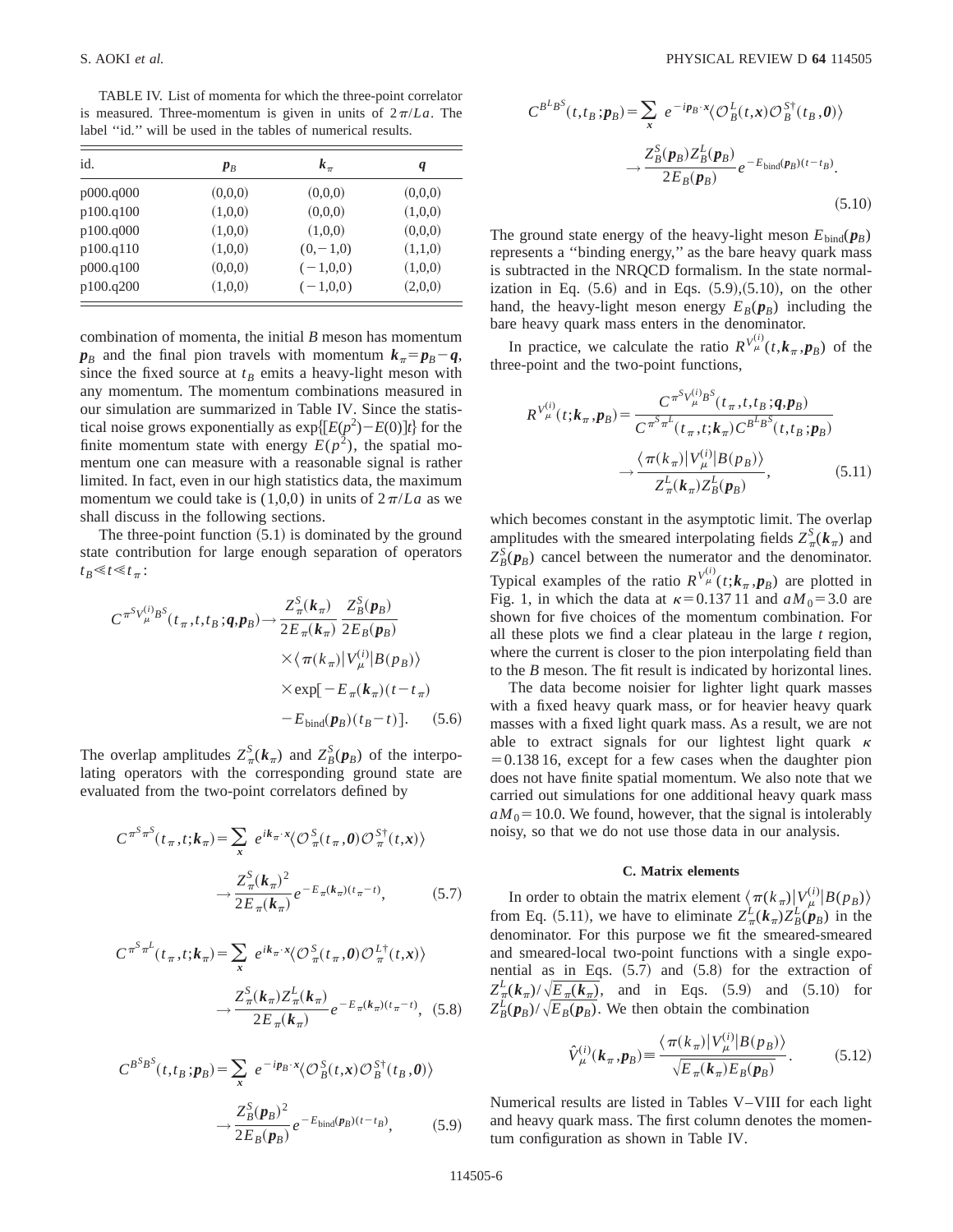

FIG. 1. Ratio  $R^{V_{\mu}^{(i)}}(t; k_{\pi}, p_{B}$  for five combinations of  $k_\pi$  and  $p_B$ ). Filled symbols represent the ratio for  $V_{4}^{(0)}$ , and open symbols are for  $V_1^{(0)}$ . Light quark is at  $\kappa$  $=0.137 11$ , and the heavy quark mass roughly corresponds to the *b* quark mass, i.e.,  $aM_0 = 3.0$ .

### **VI. RESULTS FOR THE FORM FACTORS**

## **A. Energy-momentum dispersion relations**

In order to extract the form factors from the matrix elements  $(5.12)$ , we have to determine the meson energy of the initial and final states for given spatial momenta. It may be obtained either by assuming a continuum dispersion relation or by actually measuring the meson energy with the given momenta.

For the pion, which is relativistic, the continuum dispersion relation is written as

$$
E_{\pi}(k_{\pi})^2 = M_{\pi}^2 + k_{\pi}^2. \tag{6.1}
$$

The measured values of  $[aE_{\pi}(k_{\pi})]^2$  for momenta  $k_{\pi}$ 

 $= (1,0,0)$  and  $(1,1,0)$ , in units of  $2\pi/La$ , are given in Table IX and also plotted in Fig. 2 for each light quark mass we calculated. We find a nice agreement with the expectation  $(6.1)$ . The relation  $(6.1)$  may be modified on the lattice due to lattice artifacts; a possible form is given by replacing  $ak_{\pi}$ with  $sin(ak_{\pi})$ , which satisfies the periodic boundary condition. The magnitude of such an effect is not significant, though, since the momentum considered is small enough and the difference between  $ak_{\pi}$  and  $sin(ak_{\pi})$  is less than 3%.

The dispersion relation for the heavy-light meson is well described by the nonrelativistic form

$$
E_{\text{bin}}(\mathbf{p}_B) = E_{\text{bin}}(\mathbf{0}) + \frac{\mathbf{p}_B^2}{2M_B},
$$
\n(6.2)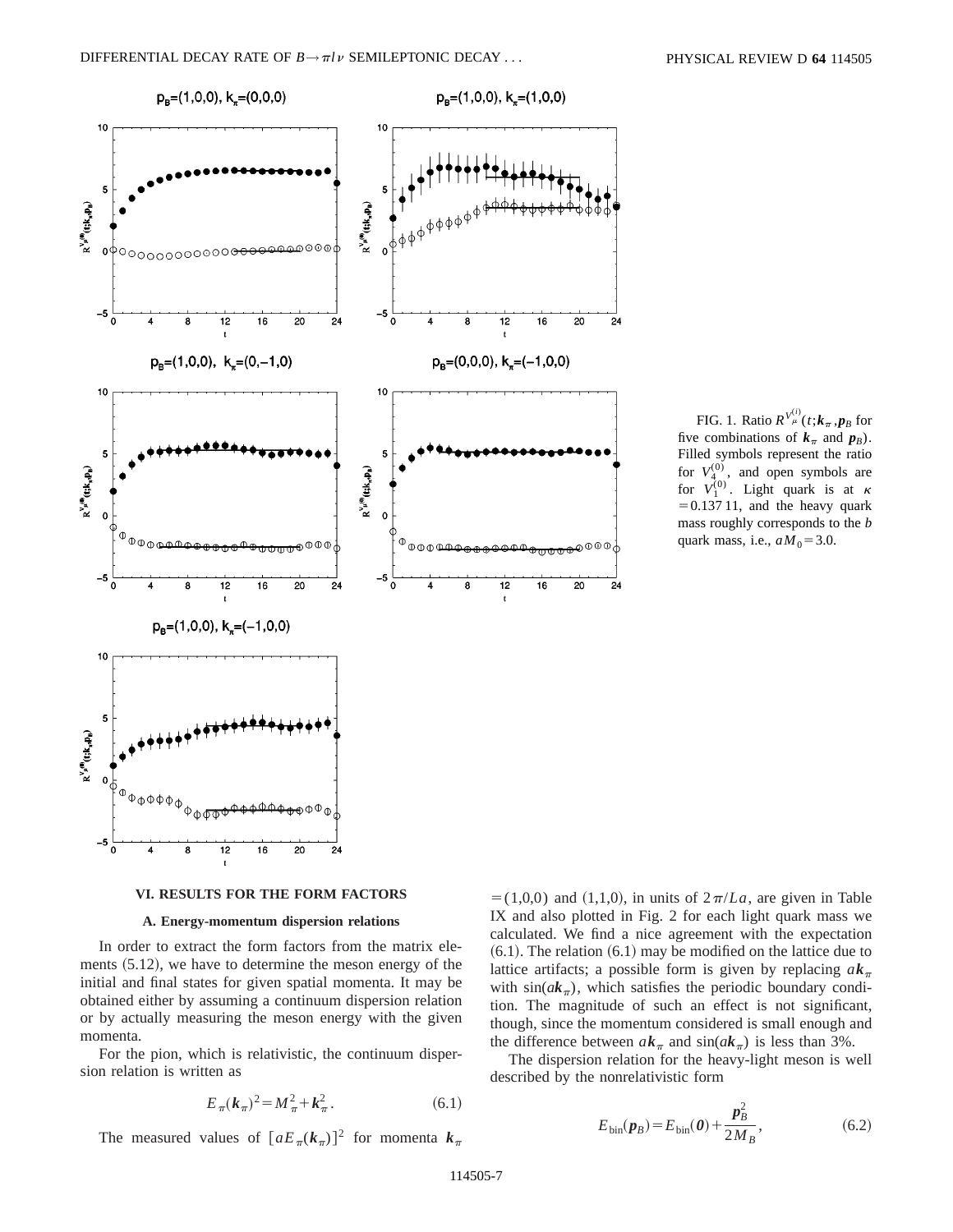TABLE V. Matrix elements  $\hat{V}^{(i)}_{\mu}$  at  $\kappa$  = 0.136 30. The first column represents the momentum configuration as defined in Table IV.

| id.       | $\hat{V}^{(0)}_4$ | $\hat{V}_{4}^{(1)}$ | $\hat{V}^{(2)}_{\scriptscriptstyle{A}}$ | $\hat{V}_1^{(0)}$ | $\hat{V}_1^{(1)}$ | $\hat{V}_1^{(2)}$ | $\hat{V}_1^{(3)}$ | $\hat{V}_1^{(4)}$ |
|-----------|-------------------|---------------------|-----------------------------------------|-------------------|-------------------|-------------------|-------------------|-------------------|
|           |                   |                     |                                         | $aM_0 = 5.0$      |                   |                   |                   |                   |
| p000.q000 | 2.059(44)         | 0.1874(53)          | $-0.1874(53)$                           |                   |                   |                   |                   |                   |
| p100.q100 | 2.052(52)         | 0.2304(72)          | $-0.1862(60)$                           | 0.010(10)         | $-0.660(17)$      | 0.001(3)          | $-0.713(18)$      | $-0.053(4)$       |
| p100.q000 | 1.79(17)          | $-0.023(28)$        | 0.023(28)                               | 0.876(90)         | $-0.496(53)$      | 0.013(20)         | $-0.241(26)$      | 0.241(26)         |
| p100.q110 | 1.645(64)         | 0.272(15)           | 0.0602(86)                              | $-0.740(30)$      | $-0.121(26)$      | 0.004(5)          | $-0.358(20)$      | $-0.266(10)$      |
| p000.q100 | 1.554(56)         | 0.216(13)           | 0.0603(97)                              | $-0.751(29)$      | $-0.063(23)$      | 0.011(7)          | $-0.321(19)$      | $-0.268(11)$      |
| p100.q200 | 1.34(11)          | 0.487(43)           | 0.073(20)                               | $-0.697(62)$      | $-0.547(70)$      | 0.042(16)         | $-0.765(71)$      | $-0.263(25)$      |
|           |                   |                     |                                         | $aM_0 = 3.0$      |                   |                   |                   |                   |
| p000.q000 | 2.087(33)         | 0.217(41)           | $-0.2173(41)$                           |                   |                   |                   |                   |                   |
| p100.q100 | 2.066(39)         | 0.2802(60)          | $-0.2126(47)$                           | 0.031(8)          | $-0.632(12)$      | 0.016(2)          | $-0.697(13)$      | $-0.081(3)$       |
| p100.q000 | 1.81(16)          | 0.008(23)           | $-0.008(23)$                            | 0.877(80)         | $-0.416(44)$      | 0.003(16)         | $-0.207(22)$      | 0.207(22)         |
| p100.q110 | 1.621(57)         | 0.302(13)           | 0.0426(66)                              | $-0.704(26)$      | $-0.152(22)$      | 0.034(4)          | $-0.351(17)$      | $-0.274(9)$       |
| p000.q100 | 1.547(50)         | 0.231(11)           | 0.0390(73)                              | $-0.710(25)$      | $-0.096(18)$      | 0.0393(53)        | $-0.325(16)$      | $-0.268(9)$       |
| p100.q200 | 1.343(94)         | 0.495(34)           | 0.073(15)                               | $-0.627(46)$      | $-0.544(53)$      | 0.076(13)         | $-0.762(57)$      | $-0.296(20)$      |
|           |                   |                     |                                         | $aM_0 = 2.1$      |                   |                   |                   |                   |
| p000.q000 | 2.108(30)         | 0.2552(41)          | $-0.2552(41)$                           |                   |                   |                   |                   |                   |
| p100.q100 | 2.072(35)         | 0.3354(61)          | $-0.2469(46)$                           | 0.057(7)          | $-0.606(10)$      | 0.030(2)          | $-0.680(11)$      | $-0.105(3)$       |
| p100.q000 | 1.85(16)          | 0.050(22)           | $-0.050(22)$                            | 0.898(73)         | $-0.347(39)$      | $-0.008(14)$      | $-0.178(19)$      | 0.178(19)         |
| p100.q110 | 1.607(51)         | 0.341(12)           | 0.0172(58)                              | $-0.683(23)$      | $-0.184(18)$      | 0.060(4)          | $-0.350(15)$      | $-0.278(8)$       |
| p000.q100 | 1.555(47)         | 0.254(10)           | 0.0129(65)                              | $-0.686(22)$      | $-0.130(15)$      | 0.064(5)          | $-0.333(14)$      | $-0.268(8)$       |
| p100.q200 | 1.321(86)         | 0.504(32)           | 0.067(15)                               | $-0.556(41)$      | $-0.551(48)$      | 0.117(16)         | $-0.749(51)$      | $-0.315(19)$      |
|           |                   |                     |                                         | $aM_0 = 1.3$      |                   |                   |                   |                   |
| p000.q000 | 2.140(25)         | 0.3278(40)          | $-0.3278(40)$                           |                   |                   |                   |                   |                   |
| p100.q100 | 2.066(34)         | 0.4323(74)          | $-0.3087(54)$                           | 0.103(6)          | $-0.556(10)$      | 0.057(2)          | $-0.644(10)$      | $-0.146(3)$       |
| p100.q000 | 1.94(16)          | 0.136(24)           | $-0.136(24)$                            | 0.943(66)         | $-0.229(34)$      | $-0.030(12)$      | $-0.130(16)$      | 0.130(16)         |
| p100.q110 | 1.519(45)         | 0.399(14)           | $-0.0227(63)$                           | $-0.636(23)$      | $-0.234(16)$      | 0.103(5)          | $-0.338(13)$      | $-0.269(8)$       |
| p000.q100 | 1.581(45)         | 0.304(10)           | $-0.0361(63)$                           | $-0.655(19)$      | $-0.189(14)$      | 0.110(5)          | $-0.348(13)$      | $-0.269(7)$       |
| p100.q200 | 1.278(71)         | 0.551(30)           | 0.049(11)                               | $-0.478(31)$      | $-0.564(39)$      | 0.180(14)         | $-0.733(41)$      | $-0.349(17)$      |

in which the meson mass  $M_B$  appears in the kinetic energy term.3 In NRQCD, the heavy-light meson mass is written in terms of the bare mass  $aM_0$  and the binding energy  $aE_{\text{bin}}(0)$ as

$$
aM_B = Z_m aM_0 - aE_0 + aE_{\text{bin}}(\boldsymbol{\theta}),\tag{6.3}
$$

where  $aE_0$  is an energy shift and  $Z_m$  is a mass renormalization factor. Both factors are calculated at the one-loop level  $[16,17,19]$ ,

$$
aE_0 = \alpha_s A, \tag{6.4}
$$

$$
Z_m = 1 + \alpha_s B, \tag{6.5}
$$

and the numerical coefficients *A* and *B* are given in Table I of [19]. The heavy-light meson mass evaluated with Eq.  $(6.3)$ using the *V*-scheme coupling  $\alpha_V(q^*)$  [24] at  $q^*=1/a$  is listed in Table X, and the binding energy in Table XI. Since the one-loop correction partially cancels between  $Z_m a M_0$ and  $aE_0$ , the uncertainty due to the choice of  $q^*$  is small, i.e., at most 3% for  $aM_0=1.3$  and even smaller for larger  $aM_0$ .

In Fig. 3, a comparison is made of our simulation data with the form of Eq.  $(6.2)$  in which the value of  $M_B$  evaluated according to Eq.  $(6.3)$  is substituted. We find good agreement except for the data at  $\kappa=0.13630$ . Even in the worst case, the disagreement does not exceed 1%. Therefore, we employ the dispersion relation  $(6.2)$  with the perturbatively estimated meson mass  $aM_B$  in the following analysis of the form factors, rather than using the measured binding energy, which has significant statistical errors and complicates our analysis. The same strategy is taken for the pion energy, namely, we use the relation  $(6.1)$  with the measured value for  $aM_\pi$ .

## **B. Form factor extraction**

The continuum matrix element is obtained from  $\hat{V}_{\mu}^{(i)}(k_{\pi}, p_{B})$  defined in Eq. (5.12) using the matching formula of the vector current  $(4.9)$ , $(4.10)$  as

<sup>&</sup>lt;sup>3</sup>Here we use a capital symbol  $M_B$  to represent the generic heavylight meson mass we deal with on the lattice, while keeping  $m_B$  to denote the physical *B* meson mass.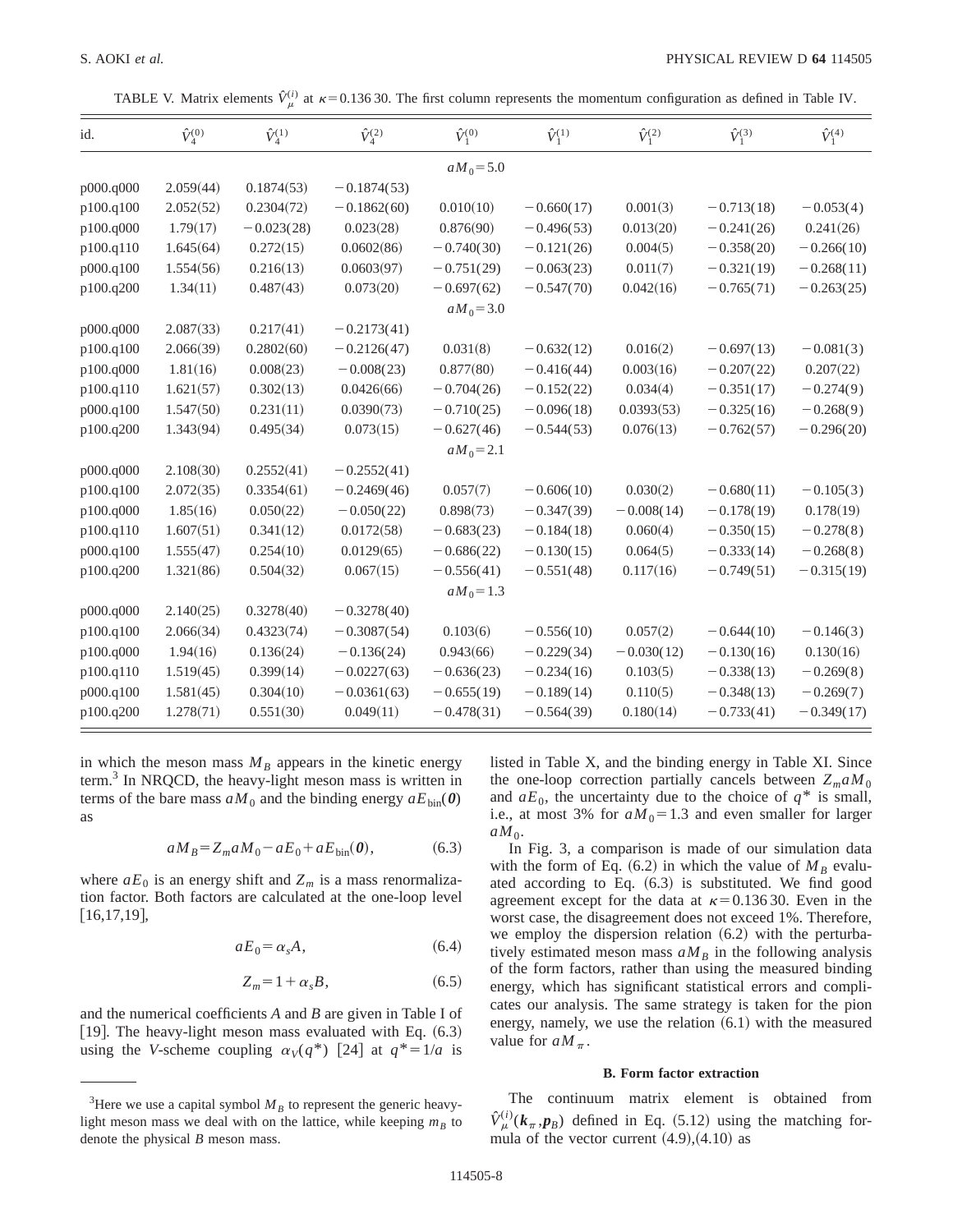| id.       | $\hat{V}^{(0)}_{\scriptscriptstyle{A}}$ | $\hat{V}_{4}^{(1)}$ | $\hat{V}^{(2)}_{\scriptscriptstyle{4}}$ | $\hat{V}_1^{(0)}$ | $\hat{V}_1^{(1)}$ | $\hat{V}_1^{(2)}$ | $\hat{V}_1^{(3)}$ | $\hat{V}_1^{(4)}$ |
|-----------|-----------------------------------------|---------------------|-----------------------------------------|-------------------|-------------------|-------------------|-------------------|-------------------|
|           |                                         |                     |                                         | $aM_0 = 5.0$      |                   |                   |                   |                   |
| p000.q000 | 2.222(61)                               | 0.2754(88)          | $-0.2754(88)$                           |                   |                   |                   |                   |                   |
| p100.q100 | 2.211(70)                               | 0.326(11)           | $-0.2756(99)$                           | $-0.005(13)$      | $-0.708(23)$      | $-0.009(4)$       | $-0.772(24)$      | $-0.056(5)$       |
| p100.q000 | 1.76(30)                                | 0.051(40)           | $-0.051(40)$                            | 1.11(15)          | $-0.523(82)$      | 0.071(28)         | $-0.224(41)$      | 0.224(41)         |
| p100.q110 | 1.71(11)                                | 0.338(31)           | 0.036(15)                               | $-0.843(59)$      | $-0.126(46)$      | $-0.056(10)$      | $-0.408(36)$      | $-0.243(19)$      |
| p000.q100 | 1.50(10)                                | 0.262(26)           | 0.038(17)                               | $-0.826(56)$      | $-0.037(41)$      | $-0.037(13)$      | $-0.322(34)$      | $-0.249(20)$      |
| p100.q200 | 1.31(19)                                | 0.556(78)           | 0.074(30)                               | $-0.81(11)$       | $-0.53(12)$       | $-0.008(26)$      | $-0.77(12)$       | $-0.229(40)$      |
|           |                                         |                     |                                         | $aM_0 = 3.0$      |                   |                   |                   |                   |
| p000.q000 | 2.242(48)                               | 0.3050(72)          | $-0.3050(72)$                           |                   |                   |                   |                   |                   |
| p100.q100 | 2.217(54)                               | 0.375(10)           | $-0.3003(80)$                           | 0.019(11)         | $-0.679(17)$      | 0.009(3)          | $-0.755(18)$      | $-0.085(4)$       |
| p100.q000 | 1.81(27)                                | 0.063(31)           | $-0.063(31)$                            | 1.06(12)          | $-0.408(65)$      | 0.058(19)         | $-0.175(32)$      | 0.175(32)         |
| p100.q110 | 1.667(97)                               | 0.362(27)           | 0.020(12)                               | $-0.789(50)$      | $-0.151(38)$      | $-0.020(7)$       | $-0.390(30)$      | $-0.256(15)$      |
| p000.q100 | 1.485(89)                               | 0.268(21)           | 0.020(13)                               | $-0.771(47)$      | $-0.076(32)$      | $-0.004(10)$      | $-0.326(29)$      | $-0.247(15)$      |
| p100.q200 | 1.32(15)                                | 0.564(59)           | 0.062(21)                               | $-0.726(81)$      | $-0.519(87)$      | 0.034(18)         | $-0.770(93)$      | $-0.285(30)$      |
|           |                                         |                     |                                         | $aM_0 = 2.1$      |                   |                   |                   |                   |
| p000.q000 | 2.254(42)                               | 0.3434(67)          | $-0.3434(67)$                           |                   |                   |                   |                   |                   |
| p100.q100 | 2.214(50)                               | 0.431(10)           | $-0.3345(81)$                           | 0.050(10)         | $-0.650(15)$      | 0.024(2)          | $-0.737(16)$      | $-0.111(4)$       |
| p100.q000 | 1.85(25)                                | 0.092(30)           | $-0.092(30)$                            | 1.05(11)          | $-0.330(56)$      | 0.046(16)         | $-0.141(27)$      | 0.141(27)         |
| p100.q110 | 1.634(86)                               | 0.399(25)           | $-0.005(10)$                            | $-0.765(43)$      | $-0.183(32)$      | 0.013(6)          | $-0.382(27)$      | $-0.263(13)$      |
| p000.q100 | 1.495(83)                               | 0.287(20)           | $-0.003(11)$                            | $-0.743(42)$      | $-0.115(28)$      | 0.024(8)          | $-0.337(26)$      | $-0.247(13)$      |
| p100.q200 | 1.31(12)                                | 0.590(51)           | 0.055(17)                               | $-0.679(61)$      | $-0.539(71)$      | 0.076(15)         | $-0.777(78)$      | $-0.314(26)$      |
|           |                                         |                     |                                         | $aM_0 = 1.3$      |                   |                   |                   |                   |
| p000.q000 | 2.276(35)                               | 0.4170(66)          | $-0.4170(66)$                           |                   |                   |                   |                   |                   |
| p100.q100 | 2.193(43)                               | 0.527(10)           | $-0.3956(80)$                           | 0.1038(80)        | $-0.595(12)$      | 0.0531(20)        | $-0.697(13)$      | $-0.1557(37)$     |
| p100.q000 | 1.91(23)                                | 0.146(35)           | $-0.146(35)$                            | 1.02(10)          | $-0.215(47)$      | 0.019(17)         | $-0.098(23)$      | 0.098(23)         |
| p100.q110 | 1.486(72)                               | 0.443(25)           | $-0.041(11)$                            | $-0.701(40)$      | $-0.225(27)$      | 0.0644(74)        | $-0.352(23)$      | $-0.254(11)$      |
| p000.q100 | 1.529(76)                               | 0.332(19)           | $-0.049(11)$                            | $-0.711(34)$      | $-0.182(23)$      | 0.0754(82)        | $-0.356(22)$      | $-0.250(12)$      |
| p100.q200 | 1.28(10)                                | 0.620(47)           | 0.037(14)                               | $-0.575(45)$      | $-0.559(56)$      | 0.149(15)         | $-0.765(62)$      | $-0.355(23)$      |

TABLE VI. Matrix elements  $\hat{V}_{\mu}^{(i)}$  at  $\kappa$ =0.137 11.

$$
\hat{V}_{4}^{cont}(\mathbf{k}_{\pi}, \mathbf{p}_{B}) = \left(1 + \alpha_{s} \left[\frac{1}{\pi} \ln(aM_{0}) + \rho_{V_{4}}^{(0)}\right]\right) \hat{V}_{4}^{(0)}(\mathbf{k}_{\pi}, \mathbf{p}_{B}) + \alpha_{s} \rho_{V_{4}}^{(1)} \hat{V}_{4}^{(1)}(\mathbf{k}_{\pi}, \mathbf{p}_{B}) + \alpha_{s} \rho_{V_{4}}^{(2)} \hat{V}_{4}^{(2)}(\mathbf{k}_{\pi}, \mathbf{p}_{B}),
$$
\n(6.6)

$$
\hat{V}_{k}^{cont}(\mathbf{k}_{\pi}, \mathbf{p}_{B}) = \left(1 + \alpha_{s} \left[\frac{1}{\pi} \ln(aM_{0}) + \rho_{V_{k}}^{(0)}\right]\right) \hat{V}_{k}^{(0)}(\mathbf{k}_{\pi}, \mathbf{p}_{B}) \n+ \alpha_{s} \rho_{V_{k}}^{(1)} \hat{V}_{k}^{(1)}(\mathbf{k}_{\pi}, \mathbf{p}_{B}) + \alpha_{s} \left[\frac{4}{\pi} \ln(aM_{0})\right] \n+ \rho_{V_{k}}^{(2)} \left[\hat{V}_{k}^{(2)}(\mathbf{k}_{\pi}, \mathbf{p}_{B}) + \alpha_{s} \rho_{V_{k}}^{(3)} \hat{V}_{k}^{(3)}(\mathbf{k}_{\pi}, \mathbf{p}_{B})\right] \n+ \alpha_{s} \left[-\frac{4}{3\pi} \ln(aM_{0}) + \rho_{V_{k}}^{(4)}\right] \hat{V}_{k}^{(4)}(\mathbf{k}_{\pi}, \mathbf{p}_{B}).
$$
\n(6.7)

We use the *V*-scheme coupling  $\alpha_V(q^*)$  for the coupling constant  $\alpha_s$ . Since the scale  $q^*$  that dominates the lattice oneloop integral is not yet known, we examine the uncertainty in the scale setting by calculating the form factors at  $q^* = 1/a$ 

and at  $\pi/a$ . We use the difference in the results, which is the two-loop effect of  $O(\alpha_s^2)$ , as an estimate of higher order perturbative errors. The numerical value of the coupling is  $\alpha_V(1/a) = 0.270$  and  $\alpha_V(\pi/a) = 0.164$  at  $\beta = 5.9$  in the quenched approximation.

From the definitions of  $f_1(v \cdot k_\pi)$  and  $f_2(v \cdot k_\pi)$  given in Eq.  $(2.3)$ , we obtain the following formula for the form factors:

$$
f_1(v \cdot k_\pi) + f_2(v \cdot k_\pi) = \sum_{\mu} v^{\mu} \left[ \sqrt{\frac{E_\pi(k_\pi) E_B(p_B)}{4M_B}} \right]
$$

$$
\times \hat{V}_{\mu}^{cont}(\mathbf{k}_\pi, \mathbf{p}_B) \bigg], \tag{6.8}
$$

$$
f_2(v \cdot k_\pi) \left[ 1 - \frac{M_\pi^2}{(v \cdot k_\pi)^2} \right] = \sum_{\mu} \left( v^\mu - \frac{k_\pi^\mu}{(v \cdot k_\pi)} \right)
$$

$$
\times \left[ \sqrt{\frac{E_\pi(k_\pi) E_B(p_B)}{4M_B}} \hat{V}^{cont}_{\mu} \right]
$$

$$
\times (k_\pi, p_B) \left], \tag{6.9}
$$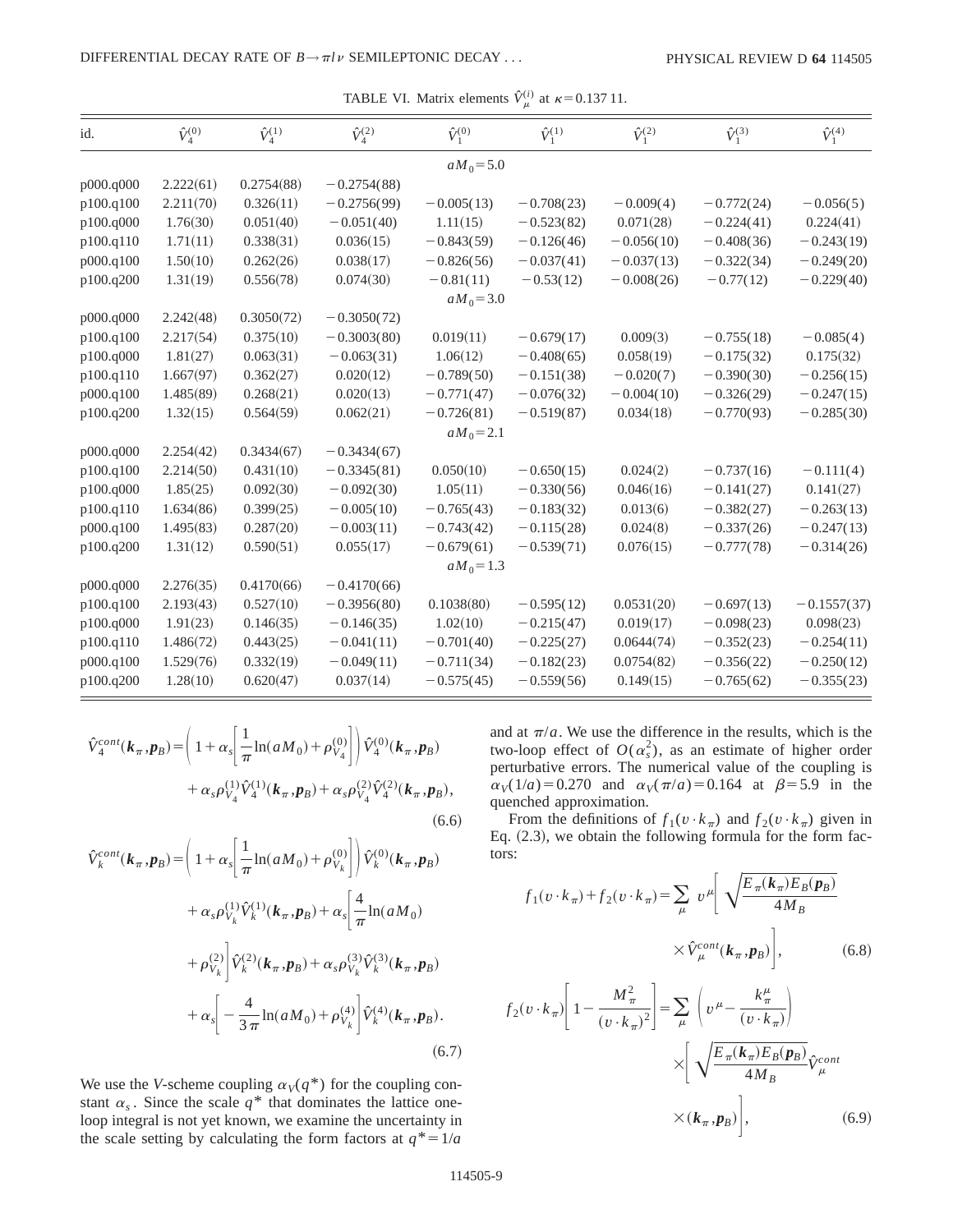TABLE VII. Matrix elements  $\hat{V}_{\mu}^{(i)}$  at  $\kappa$ =0.137 69.

| id.       | $\hat{V}^{(0)}_{\scriptscriptstyle{A}}$ | $\hat{V}^{(1)}_{\scriptscriptstyle{4}}$ | $\hat{V}^{(2)}_{4}$ | $\hat{V}_1^{(0)}$ | $\hat{V}_1^{(1)}$ | $\hat{V}_1^{(2)}$ | $\hat{V}_1^{(3)}$ | $\hat{V}_1^{(4)}$ |
|-----------|-----------------------------------------|-----------------------------------------|---------------------|-------------------|-------------------|-------------------|-------------------|-------------------|
|           |                                         |                                         |                     | $aM_0 = 5.0$      |                   |                   |                   |                   |
| p000.q000 | 2.433(92)                               | 0.382(15)                               | $-0.382(15)$        |                   |                   |                   |                   |                   |
| p100.q100 | 2.42(10)                                | 0.448(21)                               | $-0.385(17)$        | $-0.031(21)$      | $-0.771(34)$      | $-0.020(60)$      | $-0.850(37)$      | $-0.059(8)$       |
| p100.q000 | 1.75(55)                                | 0.118(75)                               | $-0.118(75)$        | 1.47(31)          | $-0.57(15)$       | 0.170(62)         | $-0.197(77)$      | 0.197(77)         |
| p100.q110 | 1.74(19)                                | 0.390(63)                               | 0.019(29)           | $-0.94(11)$       | $-0.130(85)$      | $-0.120(23)$      | $-0.461(65)$      | $-0.203(35)$      |
| p000.q100 | 1.33(17)                                | 0.292(50)                               | 0.014(32)           | $-0.85(11)$       | 0.007(75)         | $-0.081(28)$      | $-0.288(63)$      | $-0.224(36)$      |
| p100.q200 | 1.36(33)                                | 0.70(16)                                | 0.089(53)           | $-1.06(24)$       | $-0.55(22)$       | $-0.061(53)$      | $-0.83(21)$       | $-0.216(74)$      |
|           |                                         |                                         |                     | $aM_0 = 3.0$      |                   |                   |                   |                   |
| p000.q000 | 2.439(71)                               | 0.411(12)                               | $-0.411(12)$        |                   |                   |                   |                   |                   |
| p100.q100 | 2.413(78)                               | 0.494(17)                               | $-0.406(13)$        | $-0.001(17)$      | $-0.738(24)$      | $-0.000(4)$       | $-0.830(27)$      | $-0.091(6)$       |
| p100.q000 | 1.76(50)                                | 0.111(60)                               | $-0.111(60)$        | 1.38(25)          | $-0.40(11)$       | 0.145(45)         | $-0.127(60)$      | 0.127(60)         |
| p100.q110 | 1.69(16)                                | 0.407(53)                               | 0.003(22)           | $-0.864(96)$      | $-0.142(68)$      | $-0.076(16)$      | $-0.430(54)$      | $-0.230(28)$      |
| p000.q100 | 1.31(15)                                | 0.283(42)                               | 0.004(24)           | $-0.785(91)$      | $-0.043(58)$      | $-0.038(19)$      | $-0.294(53)$      | $-0.218(27)$      |
| p100.q200 | 1.37(26)                                | 0.70(12)                                | 0.057(38)           | $-0.92(16)$       | $-0.55(15)$       | $-0.006(34)$      | $-0.83(16)$       | $-0.284(56)$      |
|           |                                         |                                         |                     | $aM_0 = 2.1$      |                   |                   |                   |                   |
| p000.q000 | 2.438(61)                               | 0.449(11)                               | $-0.449(11)$        |                   |                   |                   |                   |                   |
| p100.q100 | 2.392(72)                               | 0.548(17)                               | $-0.439(13)$        | 0.037(14)         | $-0.705(22)$      | 0.017(3)          | $-0.807(24)$      | $-0.119(5)$       |
| p100.q000 | 1.81(46)                                | 0.132(59)                               | $-0.132(59)$        | 1.33(21)          | $-0.305(97)$      | 0.125(37)         | $-0.086(51)$      | 0.086(51)         |
| p100.q110 | 1.63(14)                                | 0.441(49)                               | $-0.023(19)$        | $-0.837(83)$      | $-0.169(57)$      | $-0.036(12)$      | $-0.410(47)$      | $-0.244(24)$      |
| p000.q100 | 1.33(14)                                | 0.299(39)                               | $-0.014(22)$        | $-0.760(79)$      | $-0.088(49)$      | $-0.009(15)$      | $-0.310(47)$      | $-0.217(24)$      |
| p100.q200 | 1.35(22)                                | 0.72(10)                                | 0.047(31)           | $-0.85(12)$       | $-0.572(12)$      | 0.043(27)         | $-0.85(13)$       | $-0.315(47)$      |
|           |                                         |                                         |                     | $aM_0 = 1.3$      |                   |                   |                   |                   |
| p000.q000 | 2.445(51)                               | 0.525(11)                               | $-0.525(11)$        |                   |                   |                   |                   |                   |
| p100.q100 | 2.350(61)                               | 0.643(17)                               | $-0.499(12)$        | 0.102(12)         | $-0.643(17)$      | 0.050(3)          | $-0.762(20)$      | $-0.169(5)$       |
| p100.q000 | 1.86(41)                                | 0.163(68)                               | $-0.163(68)$        | 1.21(19)          | $-0.190(83)$      | 0.088(35)         | $-0.049(44)$      | 0.049(44)         |
| p100.q110 | 1.43(11)                                | 0.476(47)                               | $-0.058(21)$        | $-0.751(72)$      | $-0.200(46)$      | 0.024(12)         | $-0.355(40)$      | $-0.242(20)$      |
| p000.q100 | 1.38(13)                                | 0.341(37)                               | $-0.054(22)$        | $-0.742(63)$      | $-0.160(41)$      | 0.042(14)         | $-0.337(40)$      | $-0.222(21)$      |
| p100.q200 | 1.35(17)                                | 0.741(86)                               | 0.023(26)           | $-0.711(87)$      | $-0.610(96)$      | 0.126(25)         | $-0.85(10)$       | $-0.367(42)$      |

where  $v^{\mu} = (E_B(p_B), p_B)/M_B$  and  $k^{\mu}_{\pi} = (E_{\pi}(k_{\pi}), k_{\pi})$ . By construction, for the initial *B* meson at rest,  $f_1(v \cdot k_\pi) + f_2(v \cdot k_\pi)$  $\cdot k_{\pi}$ ) is proportional to the temporal component  $\hat{V}_4^{cont}(\mathbf{k}_\pi, \mathbf{p}_B)$ , while  $f_2(v \cdot k_\pi)$  comes from the spatial component  $\hat{V}_k^{cont}$  ( $k_{\pi}$ , $p_B$ ). Even for a *B* meson with momentum  $(1,0,0)$ , the velocity is small  $(p_B/M_B \approx 0.07-0.2$  depending on the heavy quark mass), and the major effect is from the temporal or spatial component of  $f_1(v \cdot k_\pi) + f_2(v \cdot k_\pi)$  or of  $f_2(v \cdot k_\pi)$ , respectively.

An example of the form factors is plotted in Fig. 4 for  $aM_0$ =3.0, which is close to the *b* quark mass, and  $\kappa$ = 0.136 30. The point of smallest  $av \cdot k_\pi$  corresponds to the zero recoil configuration, i.e., the initial and final particles are at rest so that  $av \cdot k_\pi = a M_\pi$ . At that point, only the temporal component  $\hat{V}_4^{cont}(\mathbf{k}_\pi, \mathbf{p}_B)$  can be measured while the spatial component vanishes. The momentum configuration  $p_B=(1,0,0)$  and  $k_\pi=(0,0,0)$  gives a very similar *av*  $\cdot k_{\pi}$ , because of the large heavy quark mass and small spatial velocity. As a result, the data point almost lies on top of that at zero recoil. We are not able to measure  $f_2(v \cdot k_\pi)$  reliably at this point, since the value of the spatial component  $\hat{V}_1^{cont}(\mathbf{k}_{\pi}, \mathbf{p}_B)$  is too small. There are four other momentum configurations (see Table IV), for which both  $f_1(v \cdot k_\pi)$ 

 $+f_2(v\cdot k_\pi)$  and  $f_2(v\cdot k_\pi)$  are measured. Among them, two momentum configurations sharing the same  $k_{\pi}=(1,0,0)$  and having different  $p_B$  have almost identical values of  $av \cdot k_\pi$ for the same reason as above, and cannot be distinguished from each other in the plot (the middle point of the three filled data points).

From Fig. 4 we also see that the effect of choosing  $\alpha_V(1/a)$  (circles) or  $\alpha_V(\pi/a)$  (squares) is small; it is smaller than the statistical error except for the zero recoil point where the statistical error is minimum. Therefore in the following analysis we use the data with  $\alpha_V(1/a)$ . In the final results we will include their difference in the systematic error estimation.

TABLE VIII. Matrix element  $\hat{V}_4^{(i)}$  at  $\kappa$ =0.138 16 for the zero recoil configuration  $(p000.q000)$ .

| $aM_0$ | $\hat{V}^{(0)}_{\scriptscriptstyle{A}}$ | $\hat{V}^{(1)}_{\scriptscriptstyle{A}}$ | $\hat{V}_4^{(2)}$ |
|--------|-----------------------------------------|-----------------------------------------|-------------------|
| 5.0    | 2.78(15)                                | 0.551(31)                               | $-0.551(31)$      |
| 3.0    | 2.76(11)                                | 0.578(23)                               | $-0.578(23)$      |
| 2.1    | 2.74(10)                                | 0.615(22)                               | $-0.615(22)$      |
| 1.3    | 2.721(85)                               | 0.690(20)                               | $-0.690(20)$      |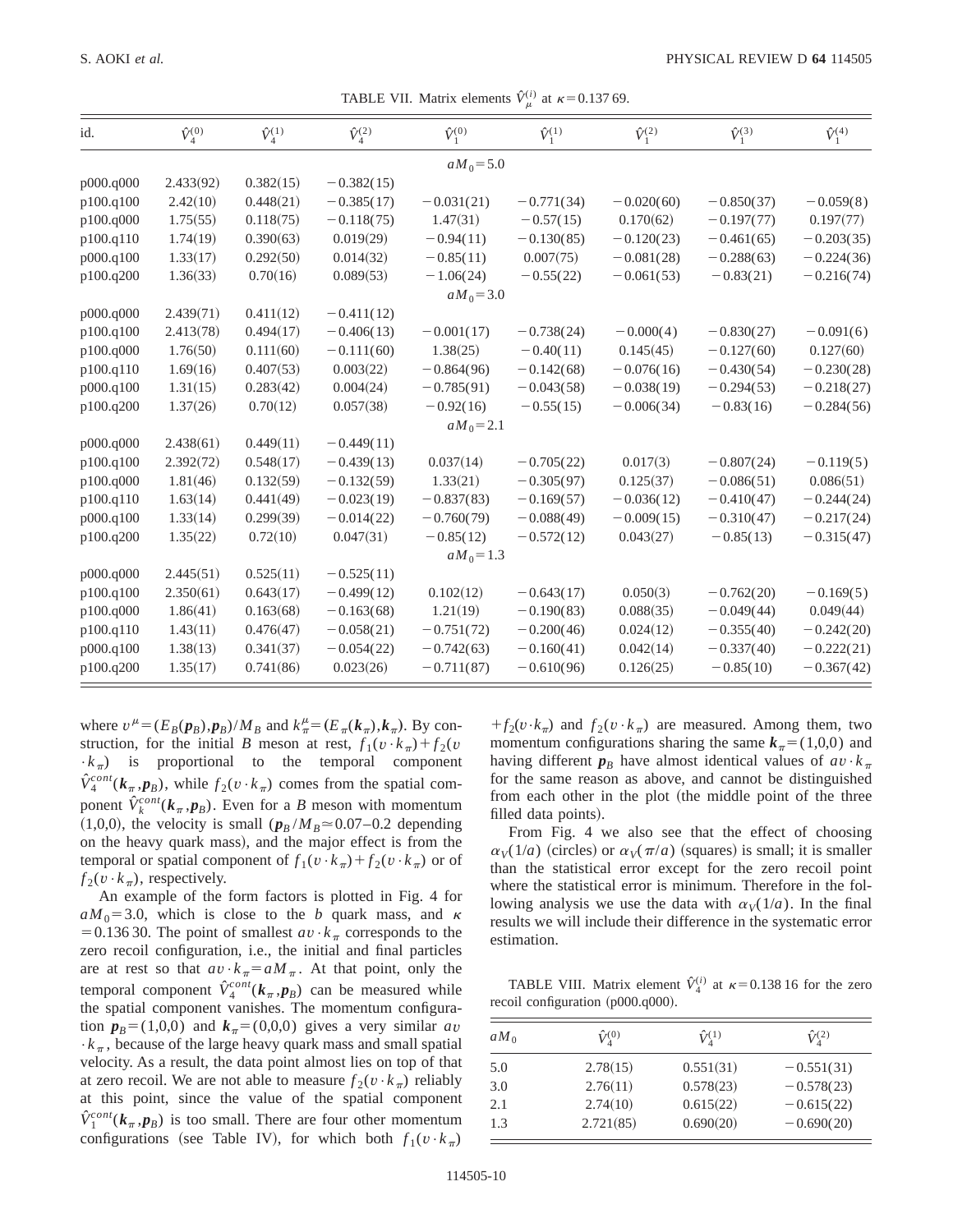TABLE IX. Pion energy  $aE_{\pi}(k_{\pi})$  for spatial momenta (0,0,0),  $(1,0,0)$ ,  $(1,1,0)$  in units of  $2\pi/La$ .

|         |             | к           |             |            |
|---------|-------------|-------------|-------------|------------|
|         | 0.13630     | 0.13711     | 0.13769     | 0.13816    |
| (0,0,0) | 0.48816(62) | 0.40756(68) | 0.34005(78) | 0.2723(11) |
| (1,0,0) | 0.6209(28)  | 0.5578(44)  | 0.5065(73)  | 0.459(15)  |
| (1,1,0) | 0.7424(43)  | 0.6967(71)  | 0.654(15)   | 0.626(32)  |

### **C. Heavy quark mass dependence**

As we discussed in Sec. II, the heavy quark scaling is manifest for the form factors  $f_1(v \cdot k_\pi)$  and  $f_2(v \cdot k_\pi)$ ; namely,  $f_1$ <sub>2</sub>( $v \cdot k_\pi$ ) behaves as a constant at the leading order of the 1/*M* expansion. Here we examine the heavy quark mass dependence of  $f_1(v \cdot k_\pi) + f_2(v \cdot k_\pi)$  and  $f_2(v \cdot k_\pi)$  explicitly by comparing the results with different heavy quark masses.

In order to remove the logarithmic dependence on the heavy quark mass that appears from the matching of the vector current between the full QCD and lattice NRQCD  $(4.9)$ , $(4.10)$ , we define the renormalization group invariant form factors  $\Phi_{1+2}(v \cdot k_\pi)$  and  $\Phi_2(v \cdot k_\pi)$  as

$$
\Phi_{1+2}(v \cdot k_{\pi}) = \left(\frac{\alpha_s(M_B)}{\alpha_s(m_B)}\right)^{2/\beta_0} [f_1(v \cdot k_{\pi}) + f_2(v \cdot k_{\pi})],
$$
\n(6.10)

$$
\Phi_2(v \cdot k_\pi) = \left(\frac{\alpha_s(M_B)}{\alpha_s(m_B)}\right)^{2/\beta_0} f_2(v \cdot k_\pi),\tag{6.11}
$$

where  $\beta_0$  denotes the first coefficient of the QCD beta function. We note that  $M_B$  is the heavy-light meson mass measured on the lattice for a given  $aM_0$ , while  $m_B$  is the physical *B* meson mass.

Figure 5 shows  $\Phi_{1+2}(v \cdot k_{\pi})$  and  $\Phi_2(v \cdot k_{\pi})$  for several values of  $aM_0$ . We find that the  $1/M$  correction gives only a small effect in the range of the heavy quark mass we explored, which corresponds to 2–8 GeV. In fact, there is no significant shift in the magnitude of the form factors caused by a change of the heavy quark mass. A small effect can be



FIG. 2. Dispersion relation for pion. The lines represent the continuum form  $(6.1)$ .

TABLE X. Heavy-light meson mass  $aM_B$  evaluated using Eq.  $(6.3)$  with  $\alpha_V(1/a)$ .

|        |            | к          |            |            |
|--------|------------|------------|------------|------------|
| $aM_0$ | 0.13630    | 0.13711    | 0.13769    | 0.13816    |
| 5.0    | 5.5702(21) | 5.5476(29) | 5.5318(39) | 5.5203(58) |
| 3.0    | 3.6606(15) | 3.6376(20) | 3.6212(27) | 3.6088(40) |
| 2.1    | 2.7992(12) | 2.7758(16) | 2.7588(22) | 2.7455(32) |
| 1.3    | 2.0301(10) | 2.0058(13) | 1.9883(17) | 1.9741(25) |

seen in the value of  $av \cdot k_\pi$  for two momentum configurations for which  $p_B \cdot k_\pi \neq 0$ . However, it does not seem to change the global shape of the form factors.

The small  $1/M$  correction we found is of great phenomenological importance, as it justifies the use of heavy quark symmetry to predict the  $B \rightarrow \pi l \nu$  form factors from those of  $D \rightarrow \pi l \nu$  and  $D \rightarrow Kl \nu$  [12]. We discuss this method and possible uncertainties in Sec. VIII.

## **D. Light quark mass dependence**

In order to obtain the physical form factors we need to extrapolate our result to the physical light (*u* and *d*) quark mass. For this purpose we examine the light quark mass dependence of the form factors  $f_1(v \cdot k_\pi) + f_2(v \cdot k_\pi)$  and  $f_2(v \cdot k_\pi)$  using the data, which cover the range 0.45–0.80 GeV of the pion mass. Unfortunately, the signal is badly contaminated by statistical noise for the lightest data, so that we are not able to extract the form factors except for the zero recoil limit of  $f_1(v \cdot k_\pi) + f_2(v \cdot k_\pi)$ . For three other  $\kappa$  values, the data are fully available and we mainly use them to see the light quark mass dependence.

Figure 6 shows the measured form factors at four different light quark masses. The heavy quark mass is fixed at  $aM_0$ = 2.1. Since the minimum value of  $av \cdot k_\pi$  is  $aM_\pi$ , the range of  $av \cdot k_\pi$  where the data are available moves to the left hand side as the light quark mass decreases. On the other hand, a change of the value of the form factors  $f_1(v \cdot k_\pi)$ 

TABLE XI. Binding energy of the heavy-light meson  $aE_{\text{bin}}(k_B)$ for spatial momenta  $(0,0,0)$  and  $(1,0,0)$  in units of  $2\pi/La$ .

|          |            | к            |            |            |
|----------|------------|--------------|------------|------------|
|          | 0.13630    | 0.13711      | 0.13769    | 0.13816    |
|          |            | $aM_0 = 5.0$ |            |            |
| (0,0,0)  | 0.5887(21) | 0.5661(29)   | 0.5503(39) | 0.5388(58) |
| (1,0,0)  | 0.6062(15) | 0.5821(22)   | 0.5668(29) | 0.5554(40) |
|          |            | $aM_0 = 3.0$ |            |            |
| (0.0, 0) | 0.5830(15) | 0.5600(20)   | 0.5436(27) | 0.5312(40) |
| (1,0,0)  | 0.6071(13) | 0.5826(17)   | 0.5665(23) | 0.5546(32) |
|          |            | $aM_0 = 2.1$ |            |            |
| (0.0, 0) | 0.5750(12) | 0.5515(16)   | 0.5346(22) | 0.5212(32) |
| (1,0,0)  | 0.6054(12) | 0.5804(15)   | 0.5638(20) | 0.5512(28) |
|          |            | $aM_0 = 1.3$ |            |            |
| (0,0,0)  | 0.5571(10) | 0.5328(13)   | 0.5152(17) | 0.5010(25) |
| (1,0,0)  | 0.5984(12) | 0.5711(18)   | 0.5532(24) | 0.5387(35) |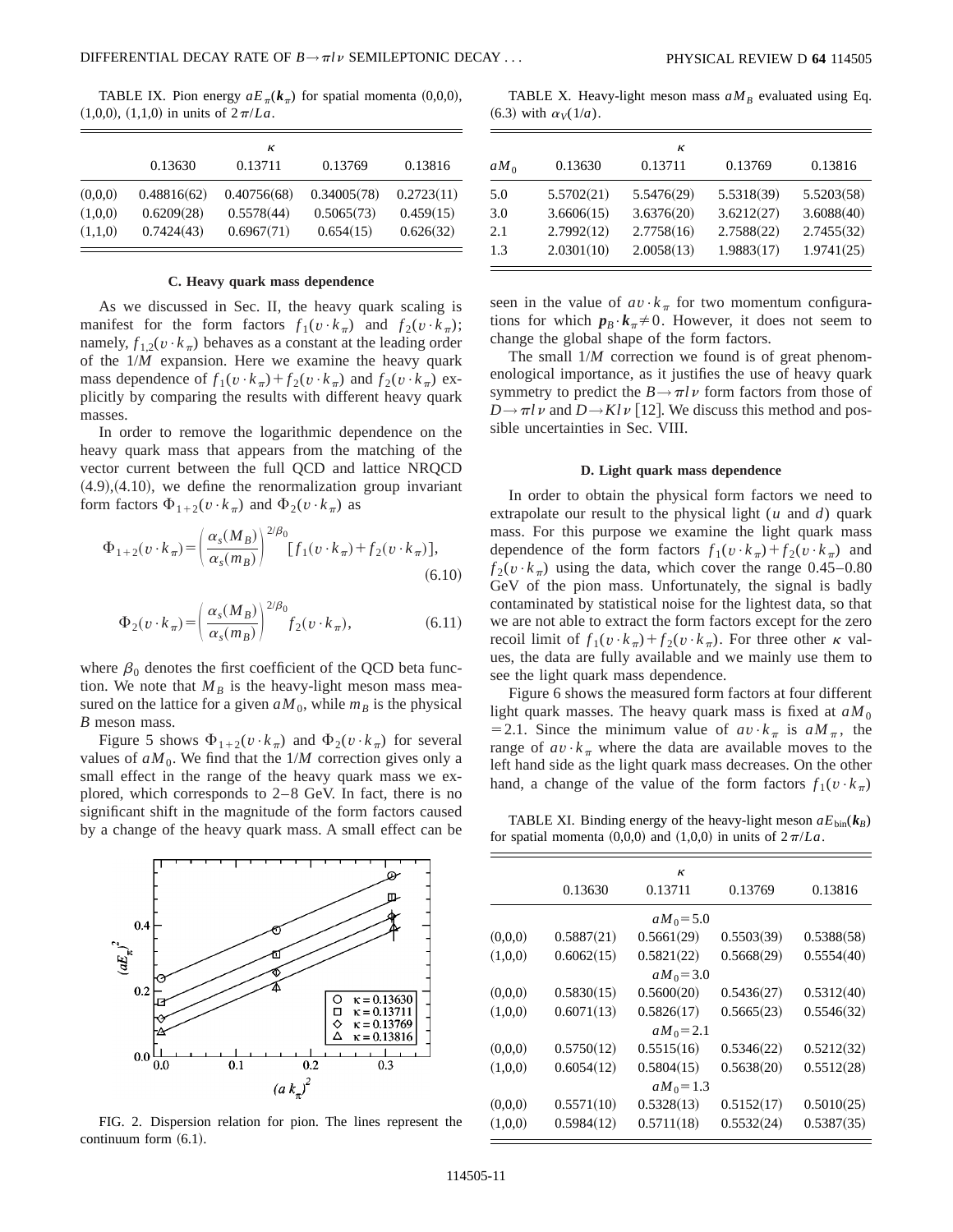

FIG. 3. Dispersion relation for the heavy-light meson at  $aM_0 = 5.0$ , 3.0, 2.1, and 1.3. The lines represent the nonrelativistic form  $(6.2)$ with perturbatively calculated meson mass  $aM_B$ .

 $+f_2(v\cdot k_\pi)$  and  $f_2(v\cdot k_\pi)$  is not significant if we compare the data for a given momentum configuration. For instance, the values of  $a^{1/2}[f_1(v \cdot k_\pi) + f_2(v \cdot k_\pi)]$  stay almost constant around 0.68 over the range  $v \cdot k_\pi = 0.27-0.49$ , which corresponds to the lightest and the heaviest data. If we look at the change at fixed  $v \cdot k_{\pi}$ , there is an apparent downward shift of  $f_1(v \cdot k_\pi) + f_2(v \cdot k_\pi)$ . This is due to a negative slope in *av*  $\cdot k_{\pi}$  in the data at fixed light quark mass. On the other hand,



FIG. 4. A typical plot of the form factors  $f_1(v \cdot k_\pi) + f_2(v \cdot k_\pi)$ (open symbols) and  $f_2(v \cdot k_\pi)$  (filled symbols) in the lattice unit. Parameters are  $aM_0$ =3.0,  $\kappa$ =0.136 30, and  $\alpha_V(1/a)$  (circles) or  $\alpha_V(\pi/a)$  (squares) are used for the perturbative matching. The data for  $\alpha_V(\pi/a)$  are slightly shifted in the horizontal direction for clarity.

for  $f_2(v \cdot k_\pi)$  the light quark mass dependence is less significant, since the data at fixed  $\kappa$  do not seem to have a nonzero slope.

#### **E. Global fit**

In order to extract the physical form factors, we have to consider the dependence on three parameters, i.e., the inverse



FIG. 5. The renormalization group invariant form factors  $\Phi_{1+2}(v \cdot k_{\pi})$  (open symbols) and  $\Phi_2(v \cdot k_{\pi})$  (filled symbols) for different values of  $aM_0$  with fixed light quark mass  $\kappa = 0.13630$ . Symbols denote the data at  $aM_0 = 5.0$  (circles), 3.0 (squares), 2.1 (diamonds), and 1.3 (triangles). Solid and dashed lines show the fit  $(6.12)$ , $(6.13)$  for the heaviest  $(aM_0=5.0)$  and the lightest  $(aM_0)$  $=1.3$ ) heavy quark masses, respectively.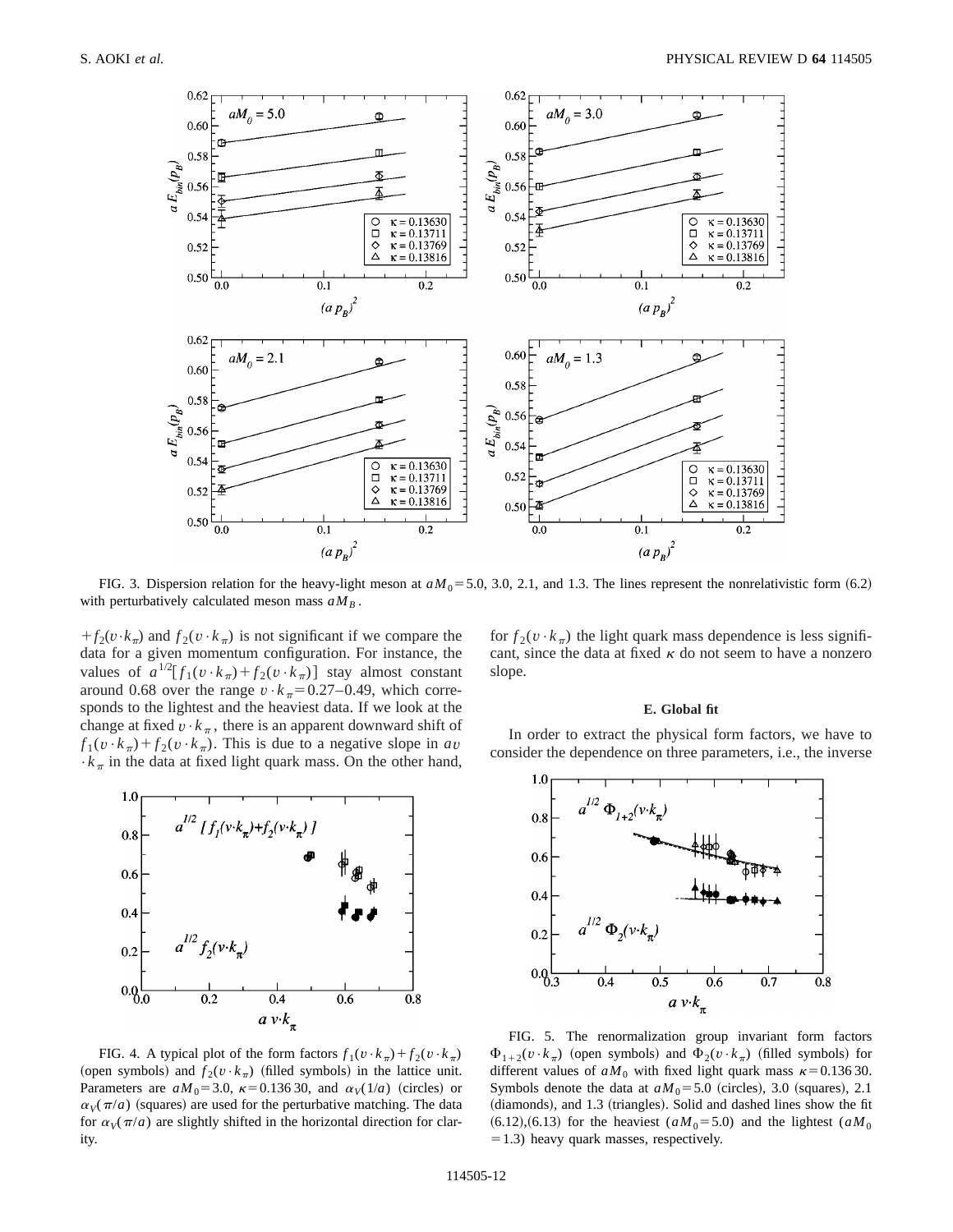

FIG. 6. Light quark mass dependence of  $f_1(v \cdot k_\pi) + f_2(v \cdot k_\pi)$ (open symbols) and  $f_2(v \cdot k_\pi)$  (filled symbols) for  $aM_0 = 2.1$ . Symbols denote the data at  $\kappa=0.13630$  (circles), 0.137 11 (squares),  $0.13769$  (diamonds), and  $0.13816$  (triangles). The three thin solid lines, from top to bottom, show the fit (6.13) for  $f_2(v \cdot k_\pi)$  with three  $\kappa$  values, from heaviest to lightest. The four thin dashed lines, on the other hand, correspond to the fit  $(6.12)$  for the data of  $f_1(v)$  $\cdot k_{\pi}$ ) +  $f_2(v \cdot k_{\pi})$  for four values of  $\kappa$ . The thick lines represent the limits of physical light quark mass.

heavy meson mass  $1/M_B$ , the light quark mass  $m_q$ , and the energy release  $v \cdot k_\pi$ . The heavy quark effective theory together with the chiral perturbation theory suggest that we can expand the form factors in powers of  $1/M_B$  and  $m_q$ . On the other hand, there is no theoretical guide for the functional dependence on  $v \cdot k_\pi$ . Therefore, in fitting the data we use a Taylor expansion around an arbitrarily chosen point  $v \cdot k_\pi$  $=(v \cdot k_{\pi})_0$ , which in practice we take in the middle of the measured range. Thus we employ the following form to fit the data:

$$
a^{1/2}\Phi_{1+2}(v \cdot k_{\pi}) = C_{1+2}^{(000)} + \frac{C_{1+2}^{(100)}}{aM_B} + C_{1+2}^{(010)}am_q + (C_{1+2}^{(001)} + C_{1+2}^{(011)}am_q)[av \cdot k_{\pi} - (av \cdot k_{\pi})_0] + C_{1+2}^{(002)}[av \cdot k_{\pi} - (av \cdot k_{\pi})_0]^2, \quad (6.12)
$$

$$
a^{1/2}\Phi_2(v \cdot k_\pi) = C_2^{(000)} + \frac{C_2^{(100)}}{aM_B} + C_2^{(010)} a m_q
$$
  
+  $C_2^{(001)}[a v \cdot k_\pi - (a v \cdot k_\pi)_0],$  (6.13)

where the superscript (*ijk*) for the coefficient denotes the order of expansion in  $1/aM_B$ ,  $am_a$ , and  $\left[av \cdot k_{\pi} - (av) \right]$  $(k_{\pi})_0$ , in the given order. The fit results for  $(av \cdot k_{\pi})_0$  $=0.5$  are listed in Table XII.

The choice of keeping or dropping a certain term in Eq.  $(6.12)$ , $(6.13)$  is empirical. Our experience in calculations of the heavy-light decay constant and the *B* parameters suggests that both the  $1/M_B$  and  $am_q$  expansions can be safely truncated at the first order. This is consistent with an argument of naive power counting assuming that the relevant mass scale is around  $\Lambda_{OCD}$ . We find that is indeed the case also for the  $B \rightarrow \pi l \nu$  form factors, as we shall discuss in the following.

In Eqs.  $(6.12)$ ,  $(6.13)$  the  $1/M_B$  expansion is truncated at first order, since the  $1/M_B$  correction is not significant as discussed in Sec. VI C, so that there is no sensitivity to higher order corrections. Even the first order coefficients  $C_{1+2}^{(100)}$  and  $C_2^{(100)}$  are consistent with zero within the statistical error. This truncation is also consistent with our NRQCD action, because we do not include corrections of order  $1/M_0^2$ or higher in the action  $(3.2)$ .

The light quark mass dependence of  $a^{1/2}\Phi_{1+2}(v\cdot k_{\pi})$  is consistent with a linear function if we fix  $av \cdot k_{\pi}$  at (*av*  $\cdot k_{\pi}$ )<sub>0</sub>=0.5, for instance. Thus we truncate the expansion in *amq* at the first order. We also keep a cross term with the leading  $[av \cdot k_{\pi} - (av \cdot k_{\pi})_0]$  correction, but its coefficient  $C_{1+2}^{(011)}$  is consistent with zero. For  $a^{1/2}\Phi_2(v\cdot k_\pi)$  the light quark mass dependence is not significant as discussed in Sec. VI D. Although we keep the first order correction to be conservative, its coefficient  $C_2^{(010)}$  is almost consistent with zero.

As for the functional dependence of the form factors on  $av \cdot k_{\pi}$ , we include the  $[av \cdot k_{\pi} - (av \cdot k_{\pi})_0]^2$  term for  $a^{1/2}\Phi_{1+2}(v\cdot k_{\pi})$ , while the second order term is neglected for  $a^{1/2}\overline{\Phi}_2(v\cdot k_\pi)$ . The reason is that we find a significant slope in  $a^{1/2}\Phi_{1+2}(v\cdot k_{\pi})$ , so that a higher order term [av  $\cdot k_{\pi} - (a v \cdot k_{\pi})_0$ <sup>2</sup> is also included for safety. The other form factor  $a^{1/2}\Phi_2(v\cdot k_\pi)$  behaves almost like a constant, and it is enough to keep the first order term.

While we introduce several terms for which the coefficient is not well determined, i.e., consistent with zero, this does not mean our results for the physical form factors have large uncertainty, as long as we use the results for an interpolation in the relevant parameters. For example, the heavy quark mass we simulate covers the *b* quark mass, so that only an interpolation is required. For the parameter  $\lceil av \cdot k_{\pi} \rceil$  $-(av \cdot k_{\pi})_0$ , we restrict ourselves to considering the region where the data are available. Therefore, we can obtain the

TABLE XII. Global fit parameters in the form  $(6.12)$ , $(6.13)$ . In each column, top and bottom numbers correspond to the results with  $\alpha_V(1/a)$  and  $\alpha_V(\pi/a)$ , respectively.

| $C_{1+2}^{(000)}$                       | $C_{1+2}^{(010)}$                     | $C_{1+2}^{(100)}$                          | $C^{(001)}_{1+2}$                           | $C^{(011)}_{1+2}$            | $C_{1+2}^{(002)}$    |
|-----------------------------------------|---------------------------------------|--------------------------------------------|---------------------------------------------|------------------------------|----------------------|
| 0.413(74)<br>0.392(75)<br>$C_2^{(000)}$ | 3.79(97)<br>3.94(99)<br>$C_2^{(010)}$ | $-0.019(31)$<br>0.070(29)<br>$C_2^{(100)}$ | $-0.53(66)$<br>$-0.59(66)$<br>$C_2^{(001)}$ | $-3.3(13.8)$<br>$-3.5(13.8)$ | 0.7(2.3)<br>0.7(2.3) |
| 0.311(47)<br>0.347(50)                  | 1.06(1.11)<br>0.99(1.14)              | 0.035(37)<br>$-0.020(37)$                  | $-0.06(40)$<br>$-0.04(40)$                  |                              |                      |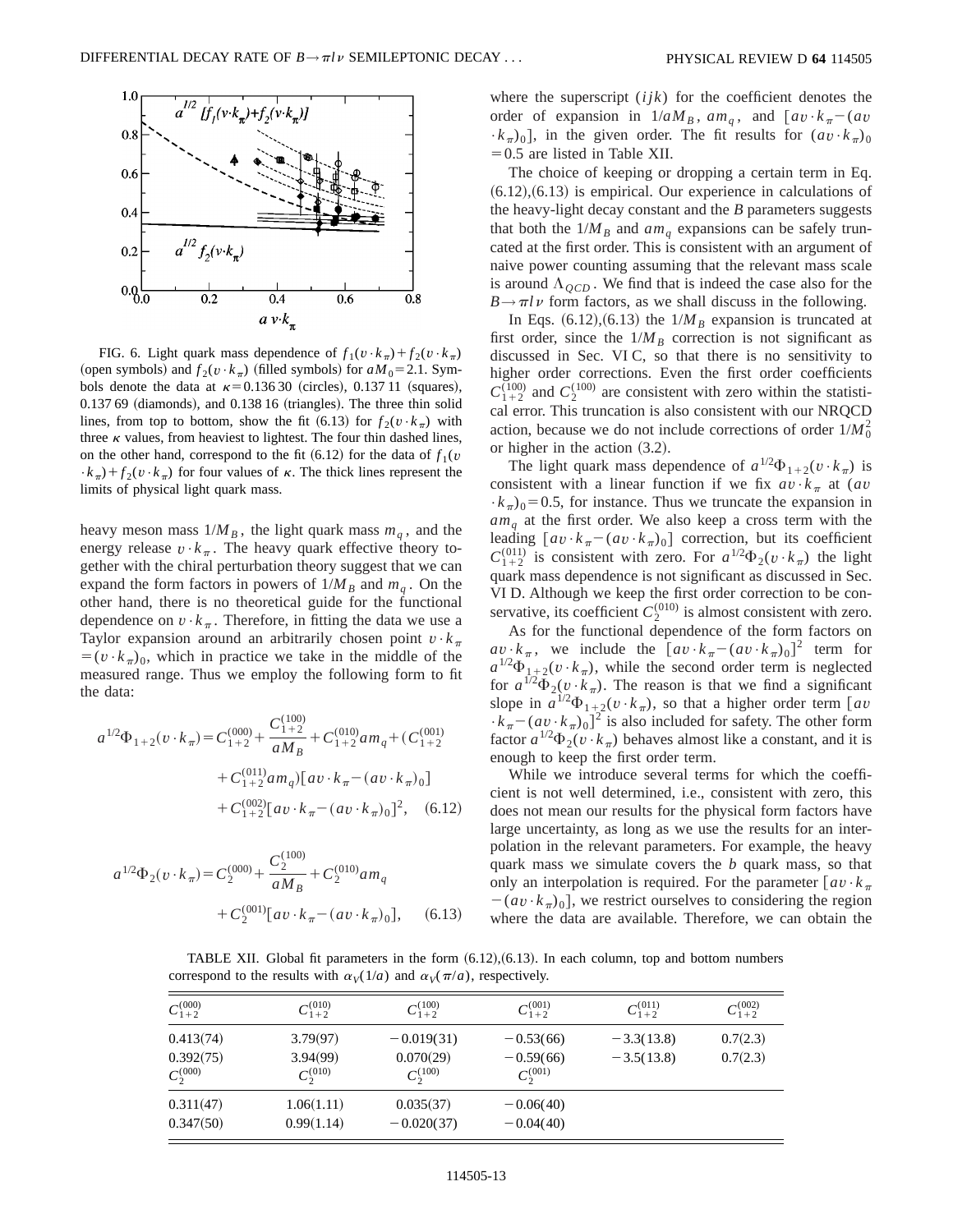physical form factors in the region 0.67 GeV $< v \cdot k_{\pi}$  $<$  0.96 GeV reliably. Outside this region, the fit  $(6.12)$ ,  $(6.13)$ appears to introduce a large uncertainty. For the light quark mass, we have to consider an extrapolation to the physical limit of *u* and *d* quarks. This increases our statistical error significantly.

The fit results are shown in Fig.  $5$  (heavy quark mass dependence) and in Fig. 6 (light quark mass dependence). In Fig. 6 we also plot the limit of physical light quark mass (thick curves), which is obtained by setting  $am<sub>a</sub>$  to the physical average up and down quark masses in Eqs.  $(6.12)$ ,  $(6.13)$ .

The form factors  $f_1(v \cdot k_\pi) + f_2(v \cdot k_\pi)$  and  $f_2(v \cdot k_\pi)$  for the physical  $B \rightarrow \pi l \nu$  decay are plotted in Fig. 7. The region where the lattice data are interpolated in  $[av \cdot k_{\pi}-(av \cdot k_{\pi})]$  $\cdot k_{\pi}$ )<sub>0</sub>] is plotted with symbols. Going outside that region requires an extrapolation, so that the error shown by the dashed curves rapidly grows.

### **F. Soft pion theorem**

In the soft pion limit, i.e.,  $m_\pi$  and  $k_\pi \rightarrow 0$ , the following relation  $(2.10)$  holds:

$$
f^{0}(q_{max}^{2}) = \frac{2}{\sqrt{M_{B}}} [f_{1}(0) + f_{2}(0)] = \frac{f_{B}}{f_{\pi}}.
$$
 (6.14)

It is an important consistency check to see whether one can reproduce this relation in the lattice calculation.

In Fig. 8 we plot the result of the fit  $(6.12)$  by an open triangle and compare it with the lattice calculation of  $f_B/f_\pi$  $(\text{filled triangle})$  [19]. The data are presented at fixed heavy quark mass  $aM_0$ =3.0. We should note that the soft pion limit in Eq. (6.12) is far from the region where  $f_1(v \cdot k_\pi)$  $f_2(v \cdot k_\pi)$  is obtained by interpolation. Therefore, we expect substantial systematic uncertainty in the fit result. In fact, Fig. 7 demonstrates that the extrapolation to  $v \cdot k_{\pi} = 0$  is not yet very stable.

The soft pion limit can also be achieved along a fixed momentum configuration; namely, we may extrapolate the data for each light quark mass at zero recoil. In this case, however, the momentum transfer  $v \cdot k_\pi (=M_\pi)$  changes during the extrapolation, so that we have to consider a fit with two terms  $am_q$  and  $aM_{\pi}$ .<sup>4</sup> Because of the PCAC (partial conservation of axial-vector current) relation  $M_{\pi}^2 \propto m_q$ , it means a quadratic fit in  $\sqrt{am_q}$ . We plot two extrapolations in Fig. 8: a linear form in  $am_q$  (dashed line) and a quadratic fit in  $\sqrt{am_q}$  (solid curve). Although the effect of the term  $\sqrt{am_q}$ seems very small in the data and is seen only at the lightest quark mass, it raises the soft pion limit for the quadratic fit. The result is consistent with the global fit  $(6.12)$ . Thus we consider that the disagreement of  $f^0(q_{max}^2)$  with  $f_B/f_\pi$ ,



FIG. 7. Form factors  $f_1(v \cdot k_\pi) + f_2(v \cdot k_\pi)$  (open symbols) and  $f_2(v \cdot k_\pi)$  (filled symbols) at physical mass parameters. The points with symbols are obtained by interpolation in  $v \cdot k_\pi$ , while others involve extrapolations.

which seemed to be a serious problem if we only looked at the naive linear extrapolation with only data at zero recoil, is in fact more of a problem in the subtle chiral extrapolation or in the model uncertainty of momentum extrapolation.

The UKQCD  $[26,25]$  and APE  $[7,27]$  Collaborations found in their studies with relativistic heavy quark action that the soft pion relation  $(6.14)$  is satisfied. It should be noted, however, that their method of chiral extrapolation corresponds to our "global fit" method, and the measured kinematical region is far from the soft pion limit. Therefore the result in the soft pion limit should depend on how the extrapolation is made. They employed a polelike model  $[28]$ for their fit function. Thus their results in the soft pion limit contain some uncertainty which is not well controlled, just like ours, although the results in the kinematical region obtained by interpolating the lattice data do not suffer from such uncertainties.

Judging from the size of the uncertainties it is too early to consider the deviation from the soft pion relation as a serious problem. This problem can be studied with much statistically significant data with a larger number of momentum points



FIG. 8. Soft pion limit of  $f_0(q_{max}^2) = (2/\sqrt{m_B})[f_1(v \cdot k_{\pi}) + f_2(v)]$  $\cdot k_{\pi}$ ) at  $aM_0$ = 3.0. The dashed line is a linear fit in  $(am_{\pi})^2$ , while the solid curve includes the term  $(am_{\pi})$ . The result of the fit (6.12) is given by an open triangle, which should be equal to  $f_B/f_\pi$  (filled triangle) in the soft pion theorem.

 $4$ As discussed in [25], one should include a term that is linear in  $aM_\pi$  when  $v \cdot k_\pi$  (or  $q^2$  in the relativistic form) varies during the extrapolation of the form factors. The fit becomes more stable if one first interpolates to a fixed  $v \cdot k_{\pi}$  (or  $q^2$ ), and then extrapolates in  $am_q$ . Our strategy of employing the global fit  $(6.12)$ ,  $(6.13)$  is equivalent to this method.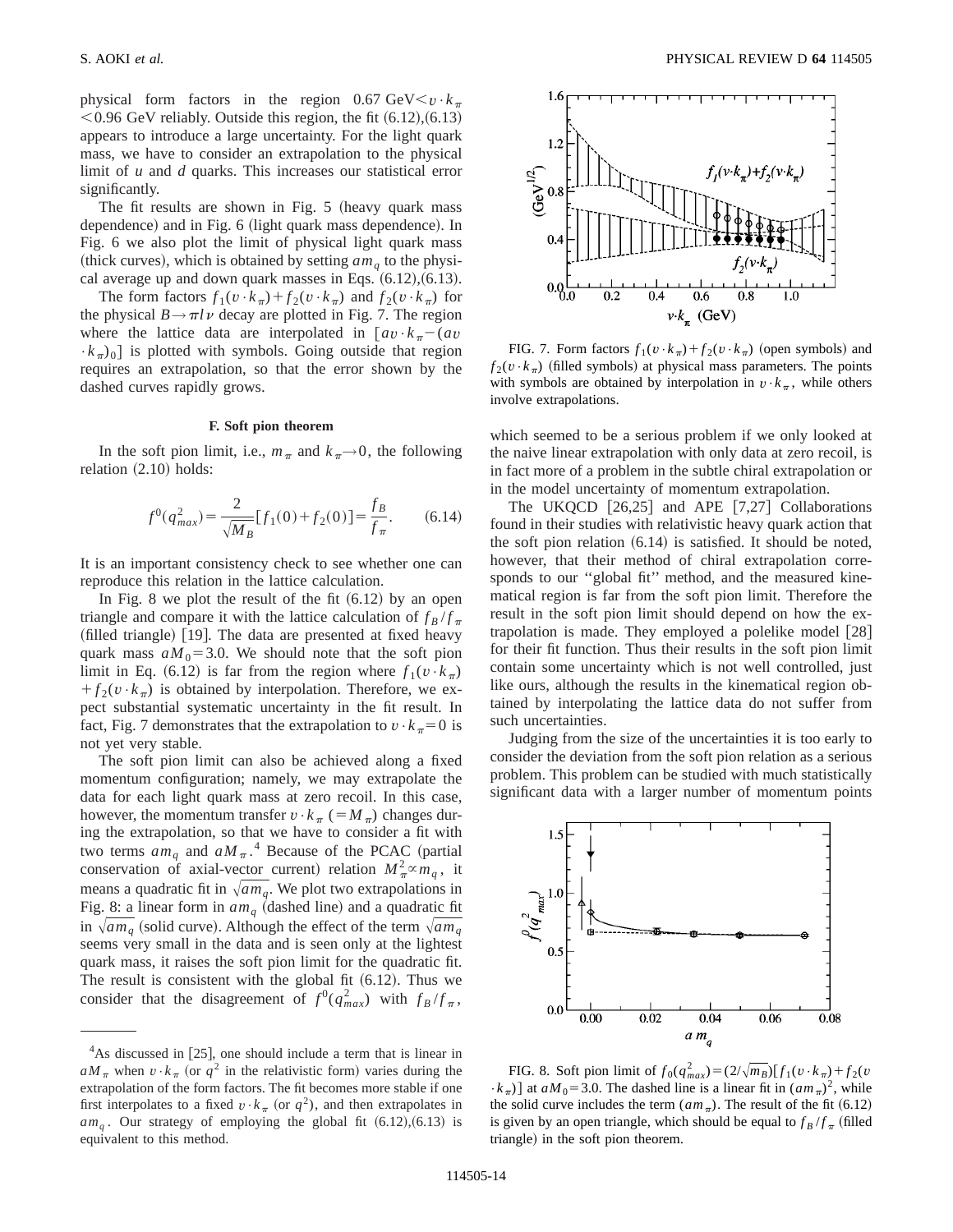and light quark masses so that the extrapolation in  $v \cdot k_\pi$ toward the soft pion limit becomes more stable, which is still beyond the scope of this paper.

## **G. Pole dominance**

In the soft pion limit, the heavy meson effective Lagrangian predicts the  $B^*$  pole dominance  $(2.11)$ , that is,

$$
\lim_{v \cdot k_{\pi} \to 0} f_2(v \cdot k_{\pi}) = g \frac{f_{B^*} \sqrt{m_{B^*}}}{2f_{\pi}} \frac{v \cdot k_{\pi}}{v \cdot k_{\pi} + \Delta_B}.
$$
 (6.15)

Since the hyperfine splitting  $\Delta_B \equiv M_{B*} - M_B$  is much smaller than the momentum transfer  $v \cdot k_{\pi}$  we measure, we can approximate its functional form by a constant in our data region. Our data support the constant behavior and give  $g(f_{B*}\sqrt{am_{B*}/2f_{\pi}}) = 0.35(18)$ , which reduces to *g*  $=0.30(16)$ . This agrees with the phenomenological value extracted from  $D^* \rightarrow D \pi$  decay 0.27(6) [29], and also with the recent lattice calculation  $g=0.42(4)(8)$  [30], which is obtained for the static heavy quark. The agreement suggests that the 1/*M* correction is small for the form factors.

## **H. Systematic errors**

We now discuss possible sources of systematic errors and their estimates. Since the statistical error, the discretization error of  $O(a^2)$ , the perturbative error of  $O(\alpha_s^2)$ , and the chiral extrapolation error are large, we consider only these dominant sources of errors and neglect other subleading errors such as  $O(\alpha_s^2/(aM))$ ,  $O(\alpha_s^2 a \Lambda_{QCD})$ ,  $O(\alpha_s \Lambda_{QCD}/M)$ , and so on.

The size of the two-loop order correction is known only by explicit computation, which is beyond the scope of this paper. Instead, we estimate the size of the perturbative error of  $O(\alpha_s^2)$  as half of the difference of the values for  $q^*$  $= \pi/a$  and  $1/a$ . The typical sizes are 1.5% for  $f_1(v \cdot k_\pi)$  $f_2(v \cdot k_\pi)$  and 3.5% for  $f_2(v \cdot k_\pi)$ . The reason for the error in  $f_2(v \cdot k_\pi)$  being larger is that the one-loop renormalization coefficient for heavy-light vector current is larger for the spatial component than for the temporal one and the matrix element of the spatial component gives larger contributions to  $f_2(v \cdot k_\pi)$  in the small recoil region.

The discretization errors of  $O(a^2 \Lambda_{QCD}^2)$  and of  $O(a^2 k_{\pi}^2)$ are also important. The former error is common to most lattice simulations using  $O(a)$ -improved actions, and through an order counting we estimate it to be 3% at  $\beta$ =5.9, assuming that the typical momentum scale  $\Lambda_{QCD}$  is around 300 MeV. The latter is specific to the present work since the error due to nonzero recoil momenta appears only in the study of form factors. As the pion momentum treated in our calculation is at most  $2\pi/L$  (*L*=16) in lattice units, we estimate this error to be about 16% using order estimation.

The error in the chiral extrapolation is another major source of systematic error. Since we have data at only three  $\kappa$  values except for the zero recoil point, it is not practical to test different functional forms of  $m<sub>a</sub>$  for the chiral extrapolation. We instead estimate the corresponding error in the form factors by taking the square of the difference between the



FIG. 9. Same as Fig. 7, but with estimated systematic errors.

result of the chiral limit and that of the lightest  $\kappa$ . This gives 10% for  $f_1(v \cdot k_\pi) + f_2(v \cdot k_\pi)$  and 1% for  $f_2(v \cdot k_\pi)$ .

The total error is estimated by adding these errors in quadrature together with the statistical error. In Fig. 9 the form factors  $f_1(v \cdot k_\pi) + f_2(v \cdot k_\pi)$  and  $f_2(v \cdot k_\pi)$  are plotted with the estimated systematic uncertainties. Numerical results are listed in Table XIII.

## **VII. COMPARISON WITH OTHER CALCULATIONS**

## $\mathbf{A} \cdot f_1(\mathbf{v} \cdot \mathbf{k}_{\pi})$  and  $f_2(\mathbf{v} \cdot \mathbf{k}_{\pi})$

El-Khadra *et al.* calculated the form factors at the *b* quark mass using a nonrelativistic interpretation of the relativistic lattice action  $[11]$ . A comparison is made with our results for the HQET form factors  $f_1(v \cdot k_\pi) + f_2(v \cdot k_\pi)$  and  $f_2(v \cdot k_\pi)$ at the same  $\beta$  value employed,  $\beta$ =5.9, in Fig. 10. We find a reasonable agreement for  $f_2(v \cdot k_\pi)$ , but for  $f_1(v \cdot k_\pi)$  $f_2(v \cdot k_\pi)$  our data seem substantially lower.

Since both the NRQCD and Fermilab actions are two variants of the nonrelativistic effective action, there should be no fundamental difference in the result. There are, however, two possible reasons for the disagreement. One is the difference in the renormalization factor. The other is the difference in various systematic errors which arise from the choice of parameters such as the lattice size, smearing methods, fitting procedures, and so on.

In order to see the reason for the disagreement, we plot the form factors at a fixed momentum configuration  $ap_B$  $= (0,0,0)$  and  $a\mathbf{k}_{\pi} = (1,0,0)$  as a function of the light quark mass in Fig. 11. While we find a good agreement for  $f_2(v)$  $\cdot k_{\pi}$ , our result for  $f_1(v \cdot k_{\pi}) + f_2(v \cdot k_{\pi})$  is significantly lower than the Fermilab data [11]. Furthermore, in the fit of the form  $(6.12)$  the chiral limit of our data is lower than the data at finite  $am_q$  as shown in the plot, in contrast to the Fermilab data, for which the chiral limit becomes even higher due to a positive curvature.

We note that the renormalization of the vector current is made using nonperturbative *Z* factors of heavy-heavy and light-light currents in the Fermilab analysis  $[11]$ . A correction is then made perturbatively for the heavy-light current. Since our results are obtained with an entirely perturbative matching, systematic errors may enter differently. The effect of such a ''partial'' nonperturbative renormalization for the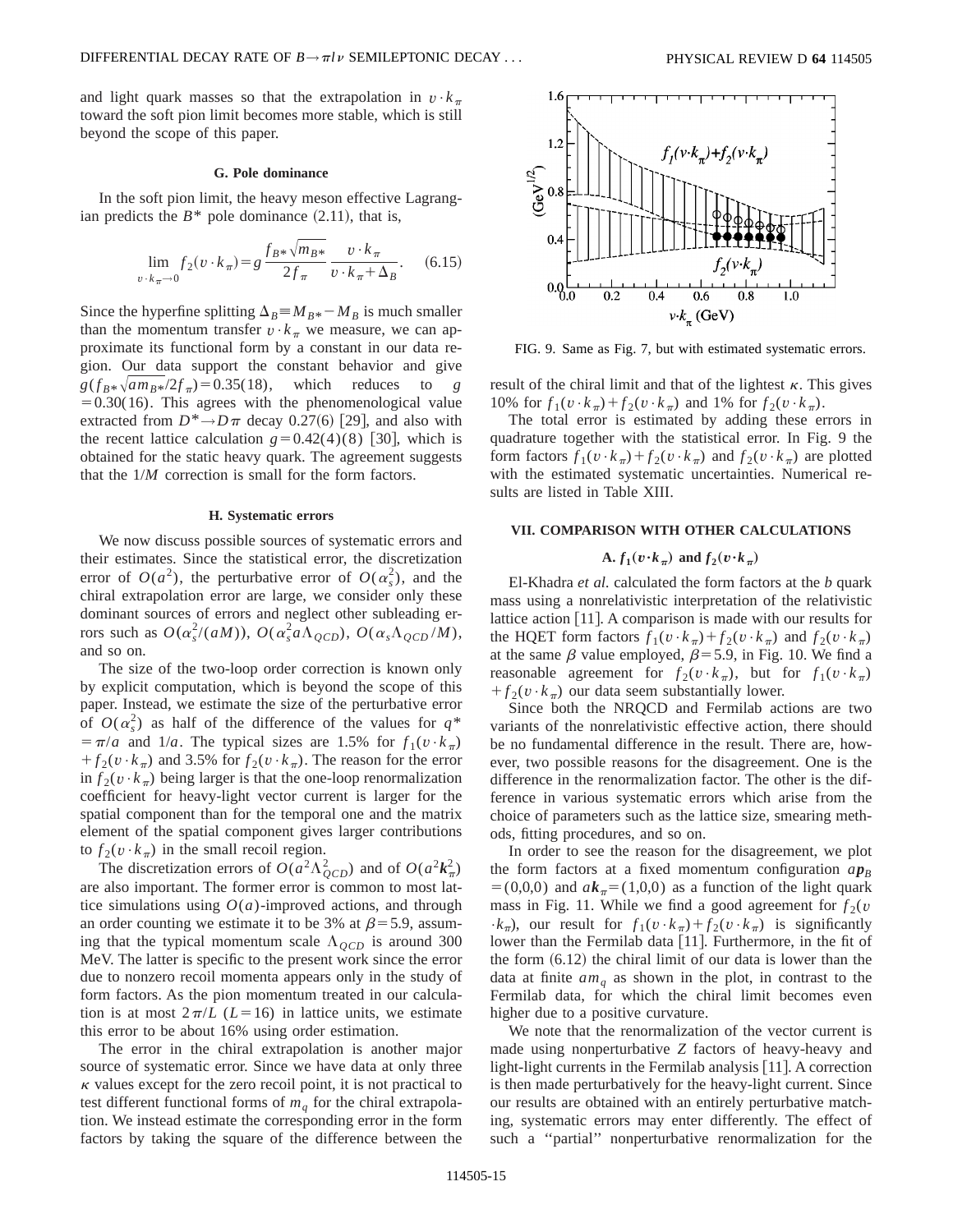TABLE XIII. Numerical results for the form factors and for the differential decay rate. Error contains the statistical and estimated systematic uncertainties. Results with a \* symbol in the last column are those obtained by interpolating the lattice data in  $v \cdot k_\pi$ , while others involve an extrapolation.

| $v \cdot k_{\pi}$<br>(GeV) | $q^2$<br>$(GeV^2)$ | $f_1(v \cdot k_\pi) + f_2(v \cdot k_\pi)$<br>$(GeV^{1/2})$ | $f_2(v \cdot k_\pi)$<br>$(GeV^{1/2})$ | $f^{0}(q^{2})$ | $f^+(q^2)$ | $1/ V_{ub} ^2 d\Gamma/dq^2$<br>$(psec^{-1} GeV^{-2})$ |
|----------------------------|--------------------|------------------------------------------------------------|---------------------------------------|----------------|------------|-------------------------------------------------------|
| 0.1435                     | 26.37              | 0.98(23)                                                   | 0.45(20)                              | 0.84(18)       | 7.4(3.1)   | 0.0017(15)                                            |
| 0.1913                     | 25.87              | 0.95(20)                                                   | 0.44(19)                              | 0.80(16)       | 5.5(2.2)   | 0.021(17)                                             |
| 0.2392                     | 25.36              | 0.91(18)                                                   | 0.44(18)                              | 0.76(15)       | 4.4(1.6)   | 0.042(31)                                             |
| 0.2870                     | 24.86              | 0.87(17)                                                   | 0.44(17)                              | 0.73(14)       | 3.7(1.2)   | 0.062(41)                                             |
| 0.3348                     | 24.35              | 0.83(17)                                                   | 0.44(15)                              | 0.70(14)       | 3.18(98)   | 0.081(50)                                             |
| 0.3827                     | 23.85              | 0.79(17)                                                   | 0.44(14)                              | 0.66(14)       | 2.78(78)   | 0.099(56)                                             |
| 0.4305                     | 23.34              | 0.76(18)                                                   | 0.43(13)                              | 0.63(14)       | 2.46(64)   | 0.115(60)                                             |
| 0.4783                     | 22.84              | 0.73(18)                                                   | 0.43(12)                              | 0.61(15)       | 2.21(53)   | 0.131(62)                                             |
| 0.5262                     | 22.33              | 0.69(18)                                                   | 0.43(11)                              | 0.58(15)       | 2.00(44)   | 0.146(64)                                             |
| 0.5740                     | 21.83              | 0.66(18)                                                   | 0.43(10)                              | 0.55(14)       | 1.82(37)   | 0.161(65)                                             |
| 0.6218                     | 21.32              | 0.64(18)                                                   | 0.428(93)                             | 0.53(14)       | 1.67(31)   | 0.174(65)                                             |
| 0.6697                     | 20.82              | 0.61(17)                                                   | 0.426(88)                             | 0.51(14)       | 1.54(27)   | $0.187(66)*$                                          |
| 0.7175                     | 20.31              | 0.58(17)                                                   | 0.424(85)                             | 0.49(13)       | 1.43(24)   | $0.199(68)*$                                          |
| 0.7653                     | 19.81              | 0.56(15)                                                   | 0.422(84)                             | 0.47(12)       | 1.33(22)   | $0.210(71)$ *                                         |
| 0.8132                     | 19.30              | 0.54(14)                                                   | 0.421(86)                             | 0.45(11)       | 1.24(21)   | $0.221(76)*$                                          |
| 0.8610                     | 18.80              | 0.52(13)                                                   | 0.419(90)                             | 0.435(98)      | 1.16(21)   | $0.231(84)$ *                                         |
| 0.9088                     | 18.29              | 0.50(12)                                                   | 0.417(97)                             | 0.421(92)      | 1.09(21)   | $0.240(94)$ *                                         |
| 0.9567                     | 17.79              | 0.48(11)                                                   | 0.42(10)                              | 0.407(92)      | 1.03(22)   | $0.25(11)^*$                                          |
| 1.0045                     | 17.28              | 0.47(13)                                                   | 0.41(11)                              | 0.40(10)       | 0.97(23)   | 0.26(13)                                              |
| 1.0523                     | 16.78              | 0.45(15)                                                   | 0.41(12)                              | 0.38(12)       | 0.92(25)   | 0.27(15)                                              |
| 1.1002                     | 16.27              | 0.44(19)                                                   | 0.41(14)                              | 0.38(15)       | 0.87(27)   | 0.27(17)                                              |
| 1.1480                     | 15.77              | 0.43(24)                                                   | 0.41(15)                              | 0.37(18)       | 0.83(29)   | 0.28(20)                                              |

NRQCD action is an issue for future investigation.

We should also note that in Fig. 11 the statistical error in our calculation seems much larger than that in the Fermilab data, despite much larger statistics in our calculation. We suspect that the main reason for the large statistical error in our data is a larger temporal extent of our lattice  $N_T=48$ compared to  $N_T$ =32 in the Fermilab work. The large temporal size and the large distance between  $t<sub>\pi</sub>$  and  $t<sub>B</sub>$  in our simulation renders the extraction of the ground state contribution very convincing as shown in Fig. 1, which seems much better than the equivalent plot in  $|11|$ , but at the same time the statistical noise grows exponentially as the heavylight meson evolves in the temporal direction  $[31,32]$ .

# **B.**  $f^{+}(q^{2})$  and  $f^{0}(q^{2})$

A comparison of the form factors in the conventional definition  $f^+(q^2)$  and  $f^0(q^2)$  is made in Fig. 12. Results from recent lattice calculations by the APE  $[7]$ , UKQCD  $[6]$ , and Fermilab  $[11]$  Collaborations are shown in the plot together with our data.

We find that all data are consistent with each other for  $f^+(q^2)$ , while our result is somewhat lower for  $f^0(q^2)$ . Since  $f^{0}(q^{2})$  is proportional to  $f_{1}(v \cdot k_{\pi}) + f_{2}(v \cdot k_{\pi})$  up to a small correction of  $O(v \cdot k_{\pi}/m_B)$ , the disagreement with the Fermilab result is the same one as we discussed in the previous subsection.

The results of other two groups, APE and UKQCD, are lower than the Fermilab result but still higher than ours. We note that in their approach an extrapolation in  $1/M_p$  is necessary to predict the *B* meson form factor from the simulation results for lighter heavy quarks. Figure 13 shows such extrapolation. The magnitude of  $\Phi_0$  (=[ $\alpha_s(M_P)$ /  $\alpha_s(M_B)^{-2/11} f^0 \sqrt{M_P}$  in their results agrees with ours, but the APE results show a negative slope in contrast to the flat 1/*M* dependence of our data, leading to an APE value at the



FIG. 10. Form factors  $f_1(v \cdot k_\pi) + f_2(v \cdot k_\pi)$  (open symbols) and  $f_2(v \cdot k_\pi)$  (filled symbols) at physical mass parameters. Squares represent the results of  $[11]$ , while our data presented in Fig. 7 are now plotted with gray symbols.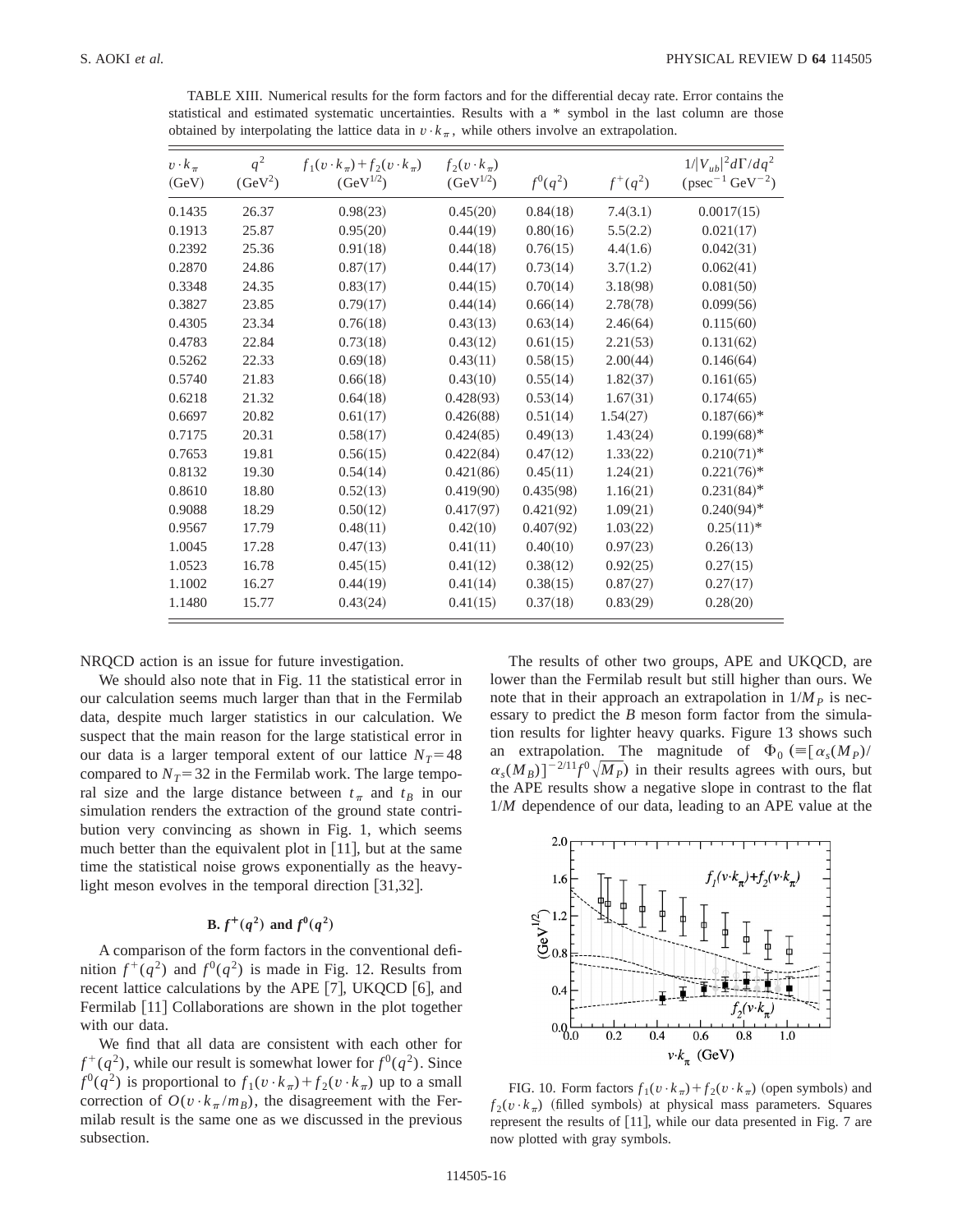

FIG. 11. Form factors  $f_1(v \cdot k_\pi) + f_2(v \cdot k_\pi)$  (open symbols) and  $f_2(v \cdot k_\pi)$  (filled symbols) for a fixed momentum configuration  $ap_B=(0,0,0)$  and  $ak_\pi=(1,0,0)$  are plotted as a function of light quark mass  $am_q/u_0$ . Triangles are results of El-Khadra *et al.* [11] for a heavy quark mass close to the *b* quark mass. Our results are shown for  $aM_0$ =3.0 (circles), 2.1 (squares), and 1.3 (diamonds). Squares and diamonds are shifted in the horizontal direction for clarity. Lines show the global fit  $(6.12)$  and  $(6.13)$ .

physical point considerably higher than ours. In the relativistic approach, the discretization error may be magnified toward heavier quarks, since the discretization error scales as a power of *aM*. Therefore, the dependence on the heavy quark mass can be badly distorted. Furthermore, the heavy quark expansion becomes questionable for lighter heavy quarks, and extrapolation with a linear or quadratic function in  $1/M_p$ may not be sufficient. Such effects are difficult to incorporate in the extrapolation, and the systematic error can be underestimated.

## **VIII. PHENOMENOLOGICAL IMPLICATIONS**

### **A. Differential decay rate**

The differential decay rate of the semileptonic  $B^0$  $\rightarrow \pi^{-}l^{+}\nu_{l}$  decay is proportional to the form factor  $f^{+}(q^{2})$ squared provided the lepton mass is neglected:

$$
\frac{1}{|V_{ub}|^2} \frac{d\Gamma}{dq^2} = \frac{G_F^2}{24\pi^3} |\mathbf{k}_\pi|^3 |f^+(q^2)|^2.
$$
 (8.1)

Therefore, if a reliable calculation of the form factor is available from lattice QCD, the experimental data can be used to extract the CKM element  $|V_{ub}|$ . Our result for the differential decay rate divided by  $|V_{ub}|^2$  is listed in Table XIII and shown in Fig. 14.

The momentum configuration where data are available is limited to the large  $q^2$  region 18 GeV<sup>2</sup>  $\lt q^2 \lt 21$  GeV<sup>2</sup>, which corresponds to small recoil momenta. In the region above 21  $\text{GeV}^2$  there is no data point because of the large pion mass in lattice calculations. However, the pole dominance near zero recoil region [Eqs.  $(2.11)$  and  $(2.12)$ ], which is confirmed in part by our lattice calculations, should become an even better approximation in that region. Therefore, the theoretical uncertainty is under control in that large  $q^2$ 



FIG. 12. Comparison of the results for the form factors  $f^+(q^2)$ (filled symbols) and  $f^0(q^2)$  (open symbols). Data are from APE [7] (up triangles), UKQCD  $[6]$  (down triangles), and Fermilab  $[11]$ (squares). Our results are plotted by circles and error bands are shown by dashed lines.

region. A strategy to determine  $|V_{ub}|$  is then to measure the decay rate in the large  $q^2$  region,  $q^2 > 18$  GeV<sup>2</sup>, and to use the lattice result

$$
\frac{G_F^2}{24\pi^3} \int_{18 \text{ GeV}^2}^{q^2} dq^2 |\mathbf{k}_\pi|^3 |f^+(q^2)|^2 = 1.18 \pm 0.37 \pm 0.08
$$
  

$$
\pm 0.31 \text{ psec}^{-1}.
$$
 (8.2)

The first error is statistical, the second is perturbative, and the last error is the error from discretization and chiral extrapolation.

## **B.**  $D \rightarrow \pi l \nu$  and  $D \rightarrow Kl \nu$

As we found in Sec. VI C, the 1/*M* correction to the HQET form factors  $f_1(v \cdot k_\pi)$  and  $f_2(v \cdot k_\pi)$  is small. Al-



FIG. 13.  $1/M_P$  dependence of the form factors  $\Phi_+$  $\equiv [\alpha_s(M_P)/\alpha_s(M_B)]^{-2/11}f^+/\sqrt{M_P}$  (filled symbols) and  $\Phi_0$  $\equiv [\alpha_s(M_P)/\alpha_s(M_B)]^{-2/11}f^0\sqrt{M_P}$  (open symbols) at a fixed *v*  $\cdot k_{\pi}$  (=0.845 GeV). Simulation results from the APE Collaboration [7] are shown by diamonds, and their linear and quadratic extrapolation to the *B* meson mass is plotted by down and up triangles, respectively. Our results are given by circles.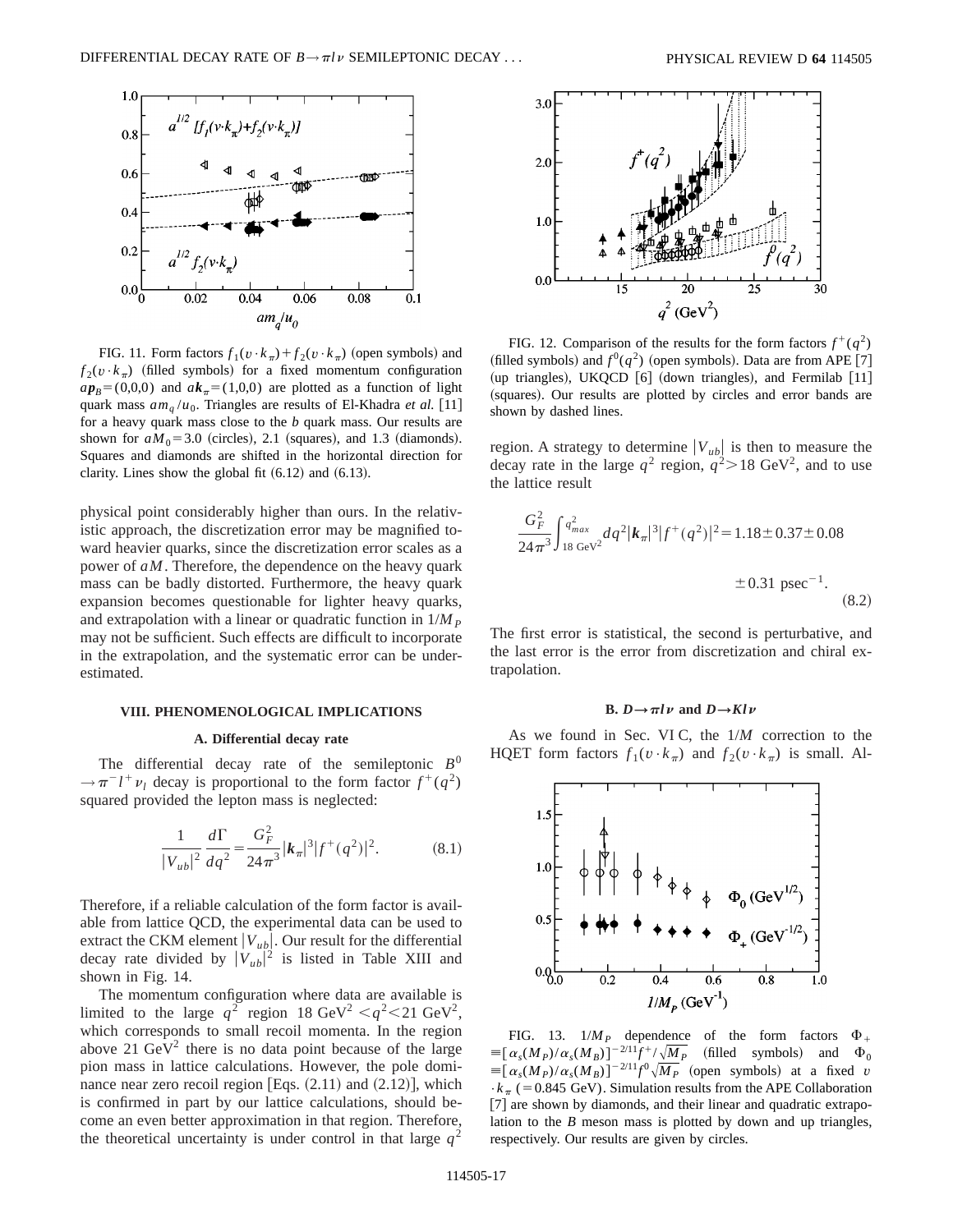

FIG. 14. Differential decay rate of the semileptonic  $B \rightarrow \pi l \nu$ decay. The points with symbols are obtained by interpolation in *v*  $\cdot k_{\pi}$ , while others involve extrapolations.

though our data are available only for large heavy quark mass  $M > 3.2$  GeV and the charm quark mass is not covered, the result suggests that the semileptonic decays of *D* mesons,  $D \rightarrow \pi l \nu$  and  $D \rightarrow Kl \nu$ , may be used to constrain the form factors, as proposed by Burdman et al. [12].

The idea of  $\lceil 12 \rceil$  is to consider the ratio of the differential decay rates of  $B \rightarrow \pi l \nu$  and  $D \rightarrow \pi l \nu$  at a fixed recoil energy  $v \cdot k_{\pi}$ ; then the heavy quark symmetry tells us that the ratio is unity at leading order, and the ratio of CKM elements  $|V_{ub}/V_{cd}|$  may be extracted without model dependence. The method is, however, not very useful unless the size of 1/*M* (and higher order) corrections is reliably estimated. A lattice calculation can be used to evaluate them, as we attempt in this work.

In the lattice calculation, the bulk of systematic errors, especially uncertainty in the perturbative renormalization, are canceled in the ratio of form factors with different heavy quark mass. This idea was extensively used by the Fermilab group  $[33,34]$  in the lattice study of heavy-to-heavy decay, namely,  $B \rightarrow D^{(*)} l \nu$ , in which the heavy quark symmetry predicts a stronger constraint and the form factor is even normalized in the zero recoil limit up to a correction of  $O(1/M^2)$  that can be calculated on the lattice. The Fermilab group also considered the ratio for the heavy-to-light decay [11]. They calculated the form factors at  $b$  and  $c$  quark masses, and found a small but significant mass dependence in the HQET form factors, which might conflict with our findings. It is therefore important to extend our work toward lighter heavy quarks in order to investigate how the form factors are modified by the 1/*M* corrections. We also note that for this purpose the nonrelativistic interpretation of the relativistic lattice action  $[10]$  employed in  $[11]$  is best suited, because lighter heavy quarks can be treated without large systematic errors.

## **IX. CONCLUSIONS**

In this paper, we calculated the form factors and the differential decay rate for  $B \rightarrow \pi l \nu$  on a quenched lattice using the NRQCD action. In the HQET form factors  $f_1(v \cdot k_\pi)$  and  $f_2(v \cdot k_\pi)$ , the heavy quark mass dependence appears only in the form of the 1/*M* expansion. From calculations at several different heavy quark masses we found that the 1/*M* correction is not significant for these form factors. We found that the  $B^*$  pole contribution dominates  $f^+(q^2)$  for small pion recoil energy. We also showed that the extrapolation to the soft pion limit suffers from large systematic errors, so that the discrepancies between  $f^0(q_{max}^2)$  and  $f_B/f_{\pi}$  in the soft pion relation, as seen in the present simulation, are not a serious problem.

In order to avoid model dependence, we did not assume any particular functional form for the form factors. Instead, we carried out an interpolation in the region where our data are available. Although the accessible  $q^2$  region is rather limited, the prediction from the chiral effective Lagrangian may be used to extend the prediction toward  $q_{max}^2$ , and we obtained a partially integrated differential decay rate in the region 18 GeV $\lt q^2 \lt q_{max}^2$ . We obtained  $(G_F^2)$  $(24\pi^3) \int_{18}^{q_{max}^2} \frac{d}{dt} dt^2 |k_\pi|^3 |f^+(q^2)|^2 = 1.18 \pm 0.37 \pm 0.08 \pm 0.31$ psec<sup> $-1$ </sup> where the first error is statistical, the second is the error from the perturbative calculation, and the third is the systematic error from the discretization and chiral extrapolation.

The discretization error of  $O(a^2)$  and the perturbative error are sizable. The first error can be reduced by performing simulations at several different lattice spacings and/or using different lattice actions. The reduction of the second error is more demanding. We need a nonperturbative renormalization to remove it. Another important source of uncertainty, which we did not include, is the quenched approximation, whose effect can be estimated only with simulations including dynamical quarks. We are planning future studies in these directions.

## **ACKNOWLEDGMENTS**

We thank Andreas Kronfeld for useful discussion and for providing us with numerical data for comparison. This work was supported by the Supercomputer Project No. 66 of the High Energy Accelerator Research Organization (KEK), and also in part by Grants-in-Aid of the Ministry of Education (Nos. 10640246, 11640294, 12014202, 12640253, 12640279, 12740133, 13640260, and 13740169). K.-I.I. and N.Y. are supported by the JSPS.

- [1] CLEO Collaboration, J. P. Alexander *et al.*, Phys. Rev. Lett. 77, 5000 (1996).
- [2] CLEO Collaboration, B. H. Behrens *et al.*, Phys. Rev. D 61, 052001 (2000).
- [3] C. Bernard, Presented at the 18th International Symposium on Lattice Field Theory (Lattice 2000), Bangalore, India [Nucl. Phys. B (Proc. Suppl.) **94**, 159 (2001)].
- [4] S. Hashimoto, in *Proceedings of the 17th International Sym-*